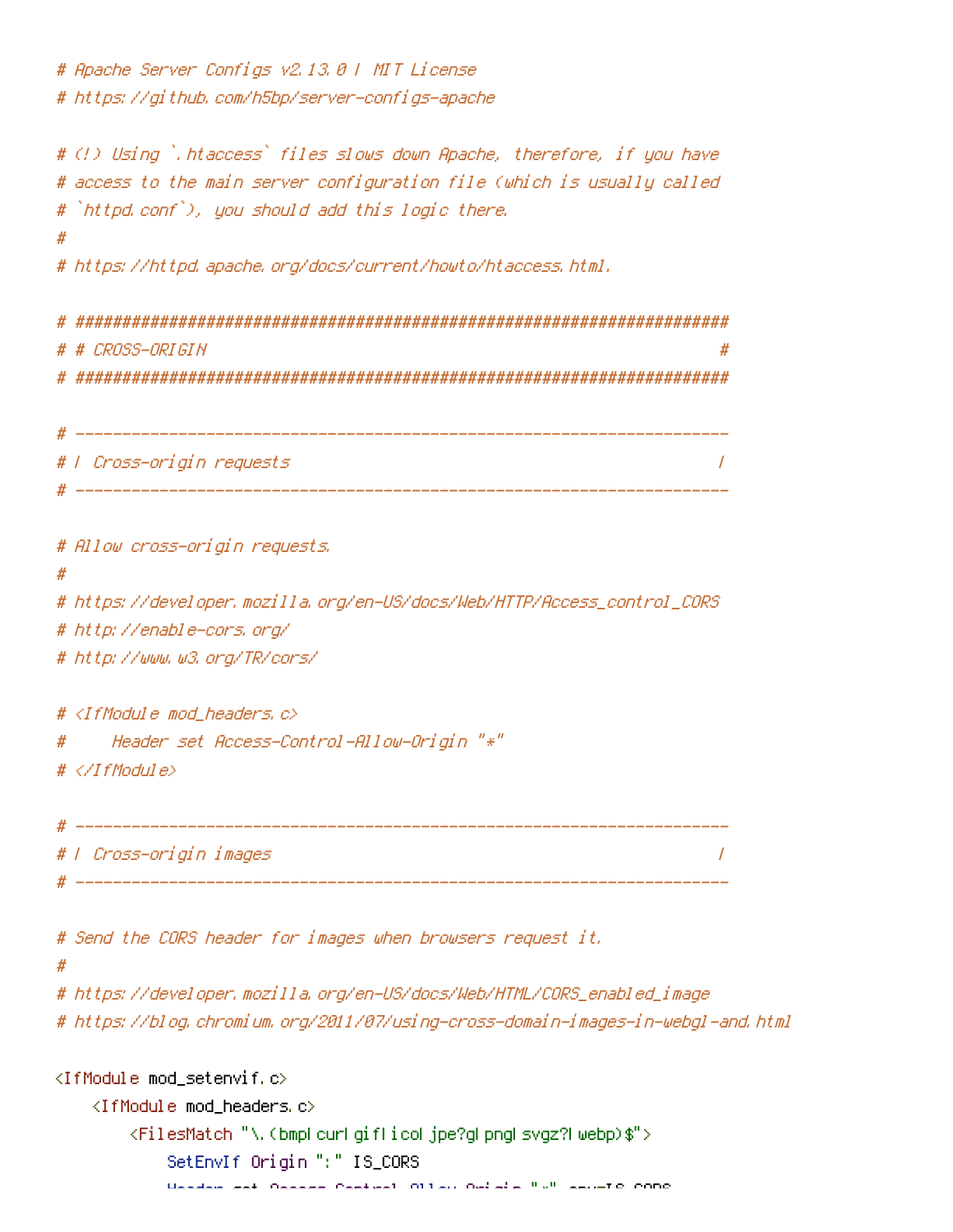```
meader set HCCess-Control-HITOW-UMIQIN * env=Ib_CURb
     </FilesMatch>
  </IfModule>
</IfModule>
# | Cross-origin web fonts
                                                \overline{I}# Allow cross-origin access to web fonts.
<IfModule mod headers.c>
  <FilesMatch "\, (eotl otfl tt[cf]l woff2?)$">
     Header set Access-Control-Allow-Origin "*"
  </FilesMatch>
</IfModule>
 # | Cross-origin resource timing
                                                \prime# Allow cross-origin access to the timing information for all resources.
## If a resource isn't served with a `Timing-Allow-Origin` header that
# would allow its timing information to be shared with the document,
# some of the attributes of the `PerformanceResourceTiming` object will
# be set to zero.
## http://www.w3.org/TR/resource-timing/
# http://www.stevesouders.com/blog/2014/08/21/resource-timing-practical-tips/
# <IfModule mod headers, c>
    Header set Timing-Allow-Origin: "*"
#
# </IfModule>
# # ERRORS
                                                ## | Custom error messages/pages
                                                \overline{I}
```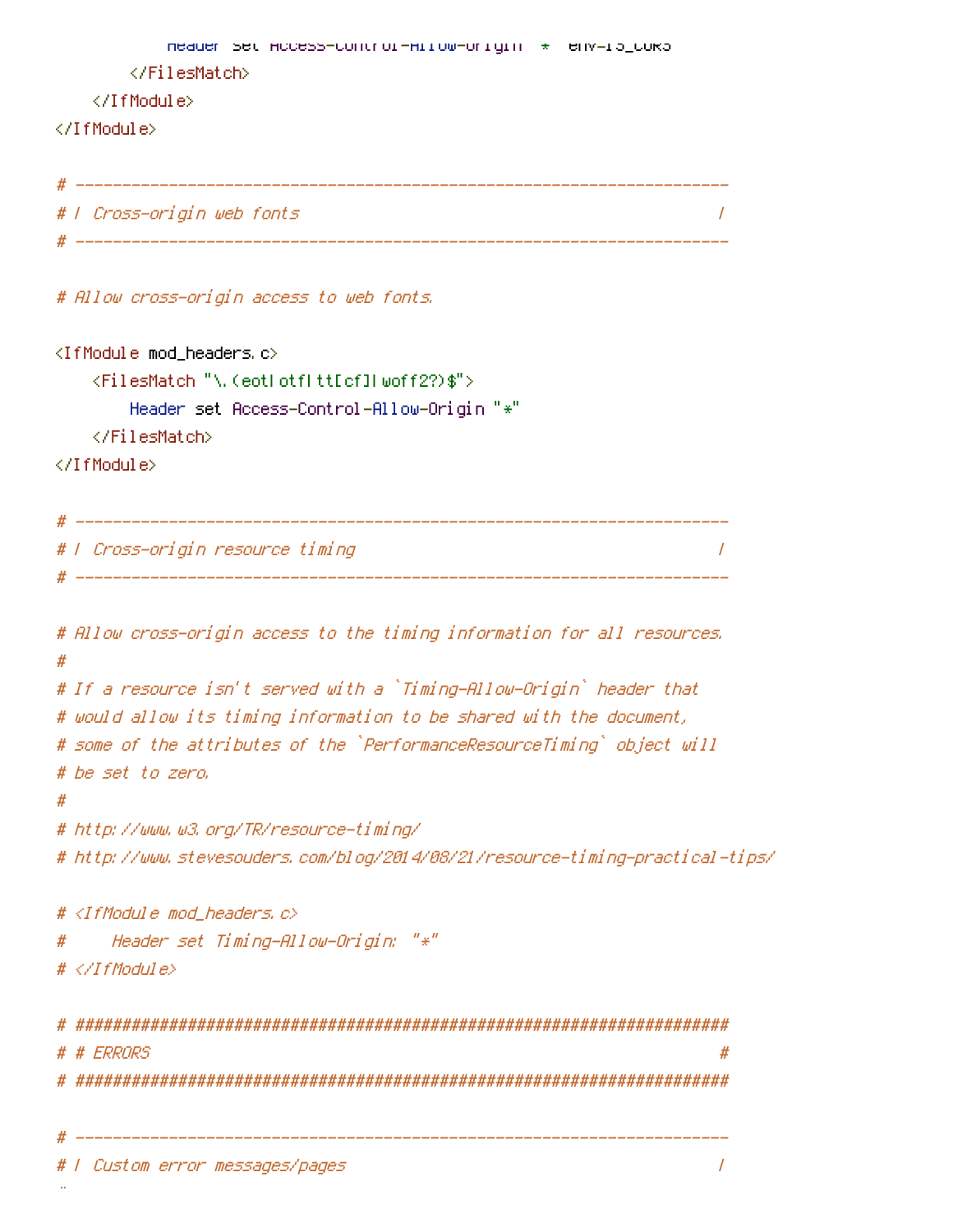# Customize what Apache returns to the client in case of an error. # https://httpd.apache.org/docs/current/mod/core.html#errordocument

# ErrorDocument 404 /404.html

# | Error prevention  $\prime$ 

# Disable the pattern matching based on filenames. # This setting prevents Apache from returning a 404 error as the result # of a rewrite when the directory with the same name does not exist. # # https://httpd.apache.org/docs/current/content-negotiation.html#multiviews

### Options -MultiViews

| # |                           |
|---|---------------------------|
|   | # # INTERNET EXPLORER     |
| # |                           |
|   |                           |
|   |                           |
|   | # <i>L</i> Document modes |
|   |                           |

# Force Internet Explorer 8/9/10 to render pages in the highest mode # available in the various cases when it may not. # # https://hsivonen.fi/doctype/#ie8 # # (!) Starting with Internet Explorer 11, document modes are deprecated. # If your business still relies on older web apps and services that were # designed for older versions of Internet Explorer, you might want to # consider enabling `Enterprise Mode` throughout your company. # # https://msdn.microsoft.com/en-us/library/ie/bg182625.aspx#docmode

# http://blogs.msdn.com/b/ie/archive/2014/04/02/stay-up-to-date-with-enterprise-mode-forinternet-explorer-11, aspx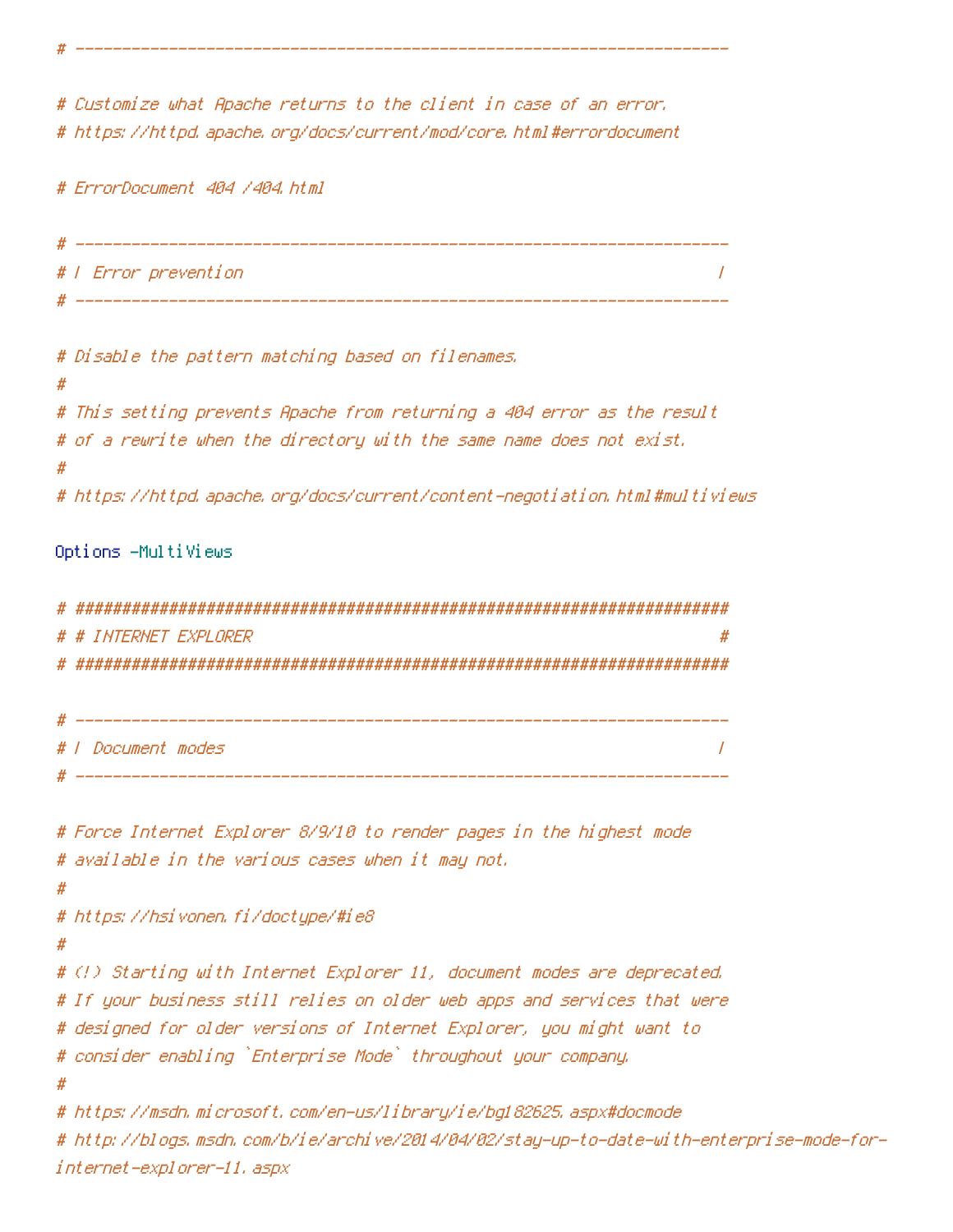```
Header set X-UA-Compatible "IE=edge"
```
#`mod\_headers` cannot match based on the content-type, however, # the `X-UA-Compatible` response header should be send only for # HTML documents and not for the other resources.

<FilesMatch "\

(appeachel atoml bbawl bmpl crxl cssl curl eoti f4D abpyll flivi geo.jsoni gifintelicol.jpe? glijslijson(1d)?

I m4D av]I manifestI mapI mp4LoexLogDagv]I opusLotfLpdfLpngLrdfLrssLsafariextzLsvgz? I swfl topojsonLttEcfILtxtLycardLycfLyttLwebappLwebEmpILwoff2?LxLocLxmlLxpiD\$">

```
Header unset X-UA-Compatible
```
</FilesMatch>

</TfModule>

| Ж |                          |  |
|---|--------------------------|--|
|   | #   Iframes cookies      |  |
| н | ________________________ |  |

# Allow cookies to be set from iframes in Internet Explorer.

 $#$ 

# https://msdn.microsoft.com/en-us/library/ms537343.aspx # http://www.w3.org/TR/2000/CR-P3P-20001215/

#  $\langle$ IfModule mod headers,  $c$ >

# / Media types

Header set P3P "policyref=\"/w3c/p3p.xml\", CP=\"IDC DSP COR ADM DEVi TAIi PSA PSD  $#$ IVAI IVDI CONI HIS OUR IND CNT\""  $# \triangle$ /TfModule>

 $\overline{1}$ 

# # MEDIA TYPES AND CHARACTER ENCODINGS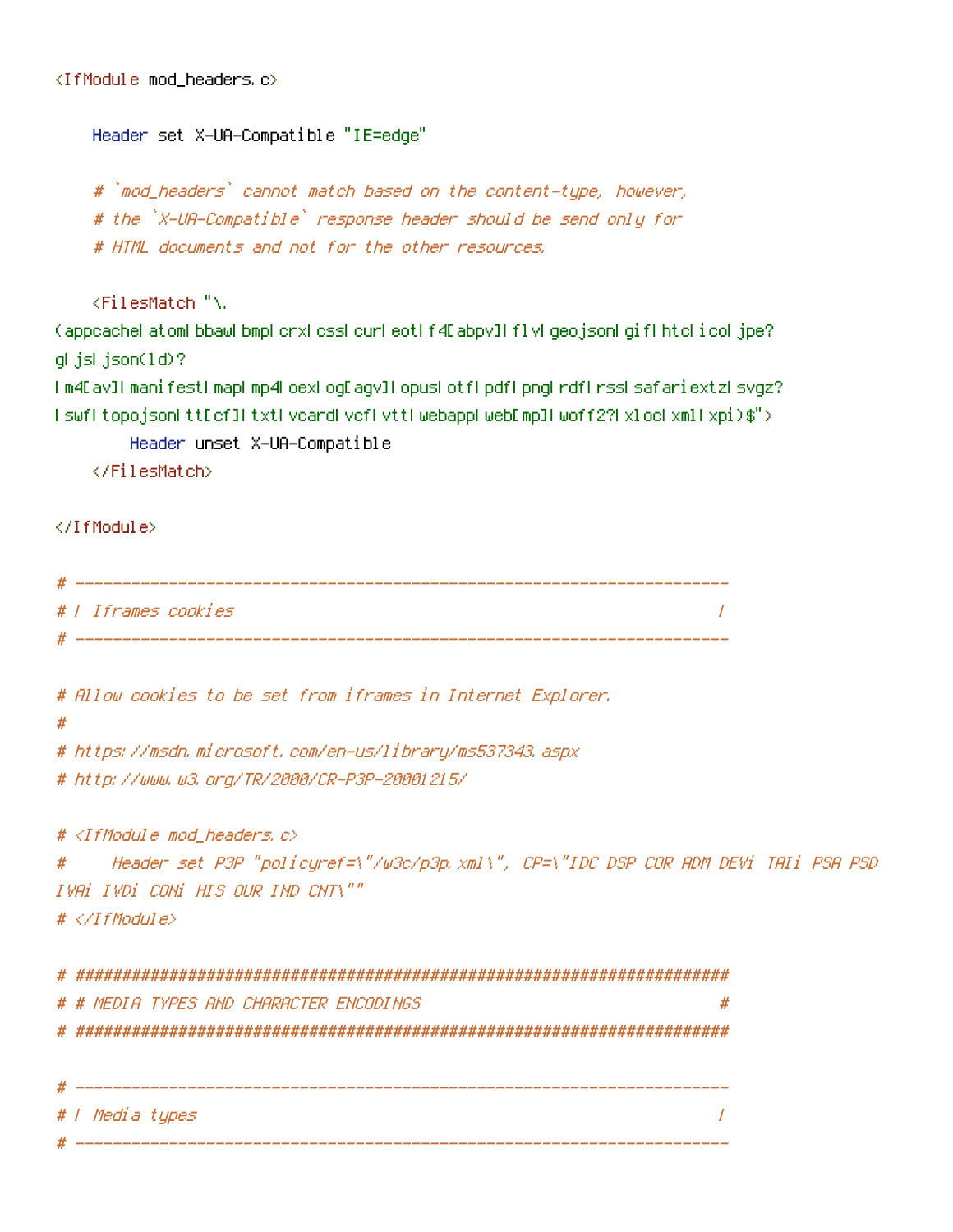```
# Serve resources with the proper media types (f.k.a. MIME types).
#
# https://www.iana.org/assignments/media-types/media-types.xhtml
```

```
# https://httpd.apache.org/docs/current/mod/mod_mime.html#addtype
```
### $\langle$ IfModule mod\_mime.c $\rangle$

### # Data interchange

| AddType application/atom+xml     | atom               |
|----------------------------------|--------------------|
| AddType application/json         | json map topojson. |
| AddType application/ld+json      | jsonld             |
| AddTupe application/rss+xml      | rss                |
| AddTupe application/vnd.geo+json | geojson            |
| AddType application/xml          | rdf xml            |

## # JavaScript

```
# Normalize to standard type.
# https://tools.ietf.org/html/rfc4329#section-7.2
```
## AddTupe application/javascript

```
.is.
```
## # Manifest files

```
# If you are providing a web application manifest file (see
# the specification: https://w3c.qithub.io/manifest/), it is
# recommended that you serve it with the `application/manifest+json`
# media type.
## Because the web application manifest file doesn't have its
# own unique file extension, you can set its media type either
# by matching:
## 1) the exact location of the file (this can be done using a
     directive such as `<Location>`, but it will NOT work in
#the `,htaccess` file, so you will have to do it in the main
#server configuration file or inside of a \forallWirtualHost\rangle#container)
#
##e, g, f
```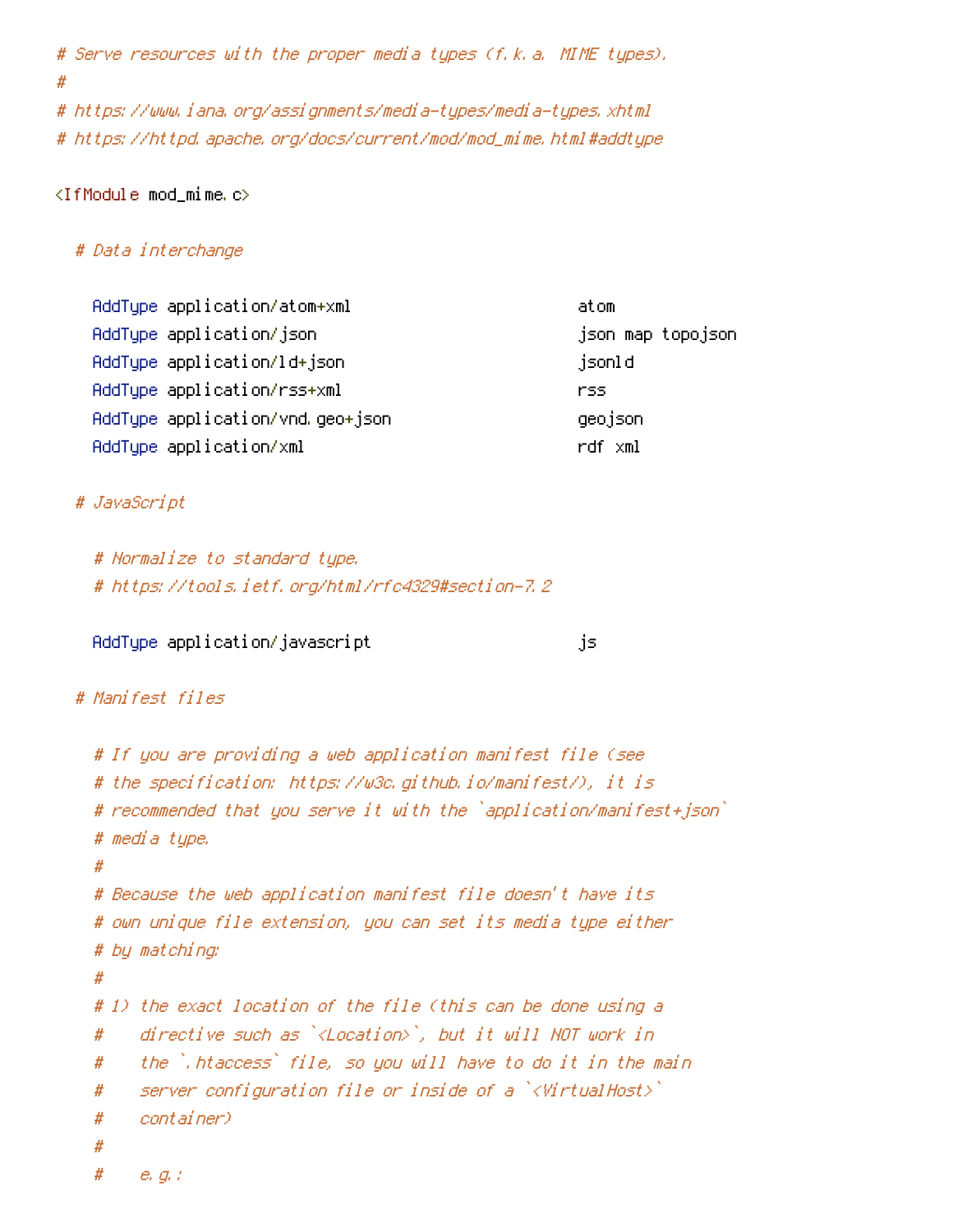```
#
  \#<Location "/.well-known/manifest.json">
  #AddType application/manifest+json
                                                               json
          </Location>
  ##
  # 2) the filename (this can be problematic as you will need to
       ensure that you don't have any other file with the same name
  #as the one you gave to your web application manifest file)
  #
  #
  \#e, g, f#
          <Files "manifest.json">
  #\#AddType application/manifest+json
                                                               json
  #\langle/Files>
  AddType application/x-web-app-manifest+json
                                                       webapp
  AddType text/cache-manifest
                                                       appcache
# Media files
```

| AddType audio/mp4 |                       | f4a f4b m4a     |
|-------------------|-----------------------|-----------------|
| AddType audio/ogg |                       | oga ogg opus    |
| AddType image/bmp |                       | bmp.            |
|                   | AddType image/svg+xml | SVQ SVQZ        |
|                   | AddType image/webp    | webp            |
| AddTupe video/mp4 |                       | f4v f4p m4v mp4 |
| AddTupe video/ogg |                       | ogv             |
|                   | AddTupe video/webm    | webm            |
|                   | AddTupe video/x-flv   | fl v            |
|                   |                       |                 |

# Serving `.ico` image files with a different media type # prevents Internet Explorer from displaying then as images: # https://github.com/h5bp/html5boilerplate/commit/37b5fec090d00f38de64b591bcddcb205aadf8ee

AddType image/x-icon

cur ico

## # Web fonts

| AddType application/font-woff  | liinf f |
|--------------------------------|---------|
| AddType application/font-woff2 | woff2 : |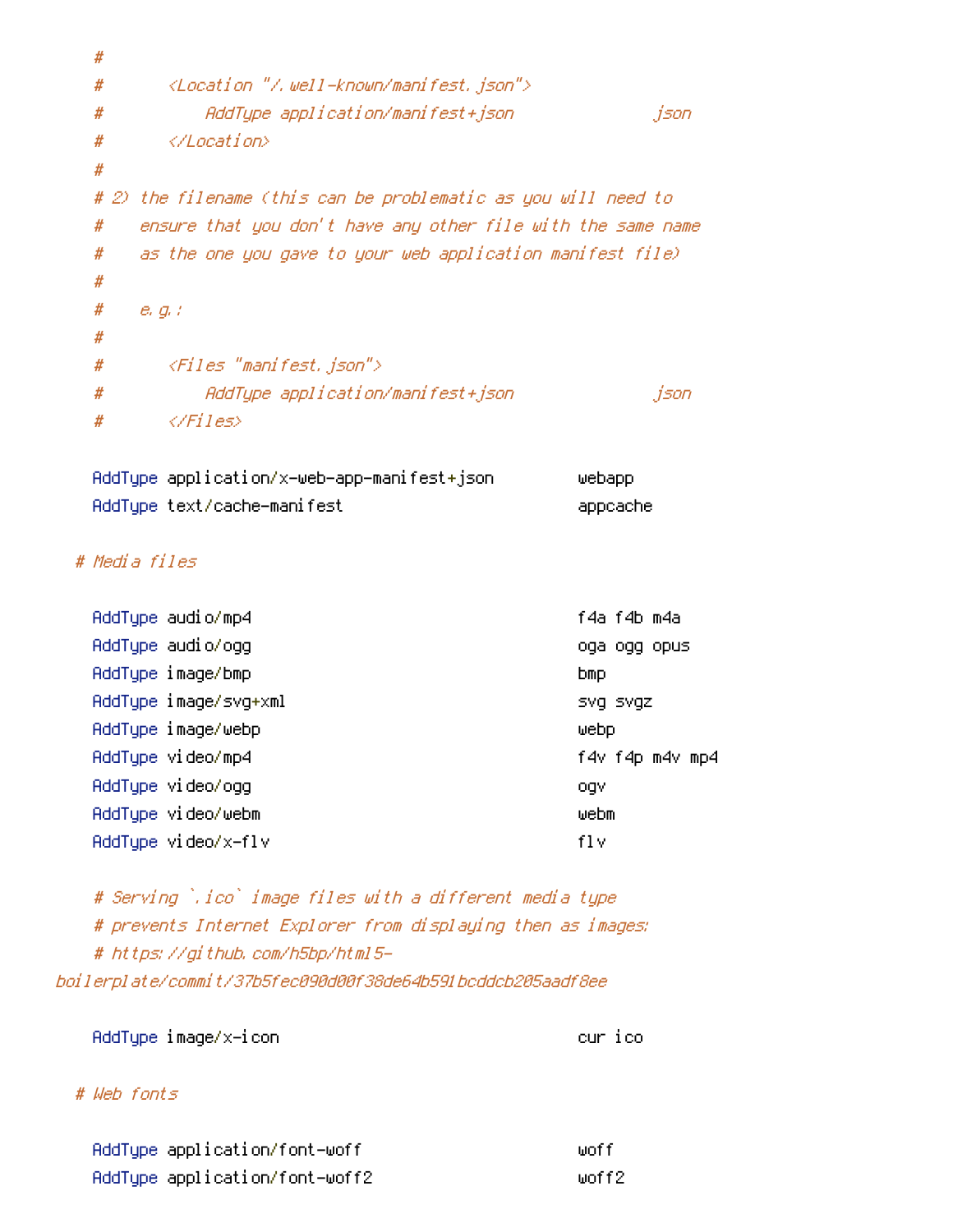# Browsers usually ignore the font media types and simply sniff # the bytes to figure out the font type. # https://mimesniff.spec.whatwg.org/#matching-a-font-type-pattern  $#$ # However, Blink and WebKit based browsers will show a warning # in the console if the following font types are served with any # other media types.

| AddTupe application/x-font-ttf | tte ttf |
|--------------------------------|---------|
| AddType font/opentype          | nt fi   |

#### $#$   $[It here]$

| AddType application/octet-stream       | safariextz |
|----------------------------------------|------------|
| AddTupe application/x-bb-appworld      | bbaw       |
| AddType application/x-chrome-extension | crx.       |
| AddType application/x-opera-extension  | oex        |
| AddTupe application/x-xpinstall        | xpi        |
| AddType text/vcard                     | veard vef  |
| AddType text/vnd.rim.location.xloc     | xl oc      |
| AddTupe text/vtt                       | vtt        |
| AddTupe text/x-component               | htc        |

#### </IfModule>

| # |                         |  |
|---|-------------------------|--|
|   | # I Character encodings |  |

```
# Serve all resources labeled as `text/html` or `text/plain`
# with the media type `charset` parameter set to `UTF-8`.
## https://httpd.apache.org/docs/current/mod/core.html#adddefaultcharset
```
#### AddDefaultCharset utf-8

# Serve the following file types with the media type `charset`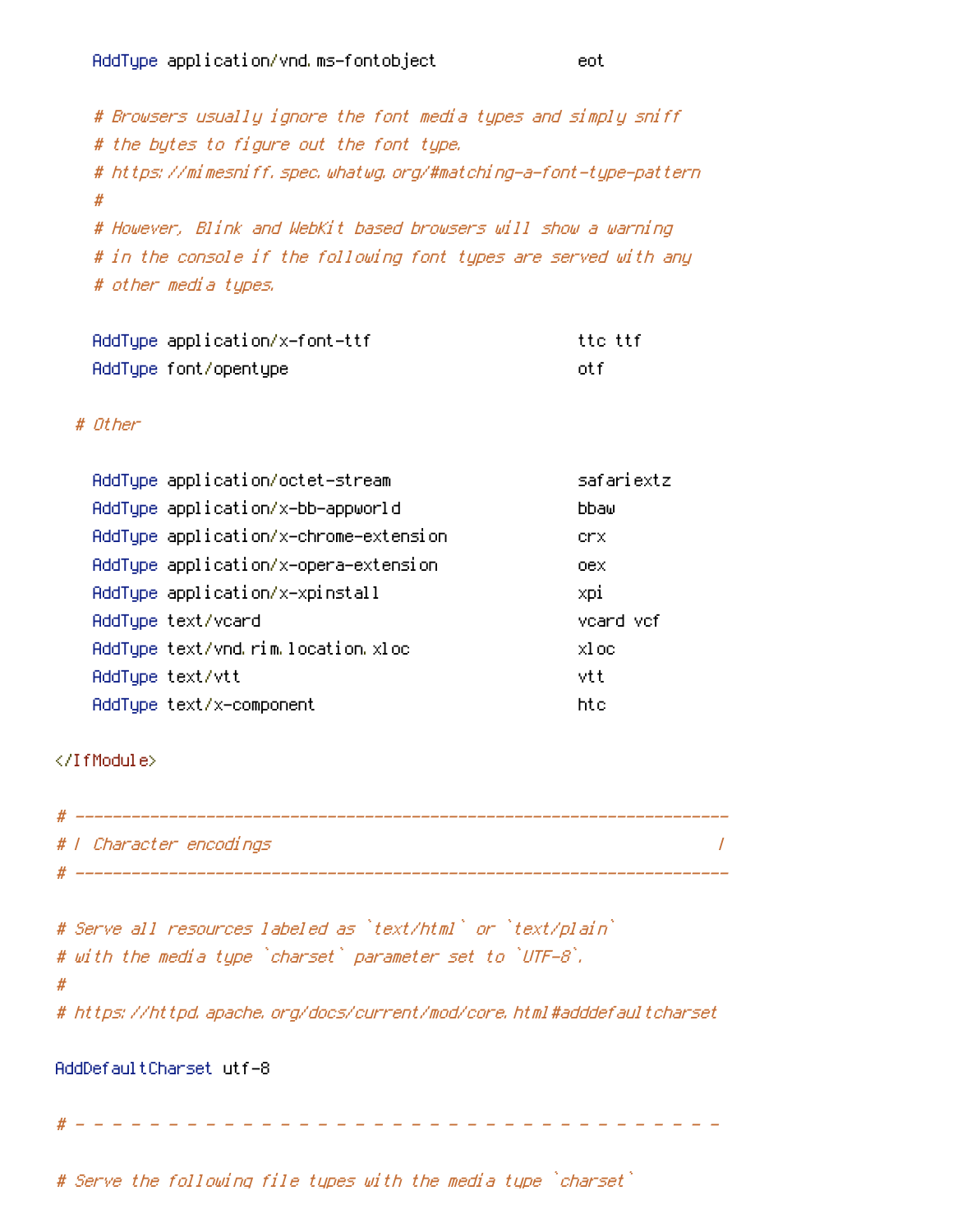```
# parameter set to `UTF-8`,
```
#

# https://httpd.apache.org/docs/current/mod/mod\_mime.html#addcharset

```
\langleIfModule mod_mime.c\rangleAddCharset utf-8, atom \
                 , bbaw \
                 cos \lambda.geojson \
                 , js N
                 , json N
                 , jsonld \lambda, \mathsf{rdf} \setminus, rss \lambda, topojson \
                 , vtt N
                 .webapp ∖
                 , xloc \
                 . \times 1</IfModule>
# REWRITES
 # | Rewrite engine
                                                          \prime# (1) Turn on the rewrite engine (this is necessary in order for
    the `RewriteRule` directives to work).
#
#
    https://httpd.apache.org/docs/current/mod/mod_rewrite.html#RewriteEngine
#
#
# (2) Enable the `FollowSymLinks` option if it isn't already.
#
    https://httpd.apache.org/docs/current/mod/core.html#options
#
#
# (3) If your web host doesn't allow the `FollowSymlinks` option,
     you need to comment it out or remove it, and then uncomment
#
     the `Ontions +SumLinksIfOwnerMatch` line (4), but be aware
```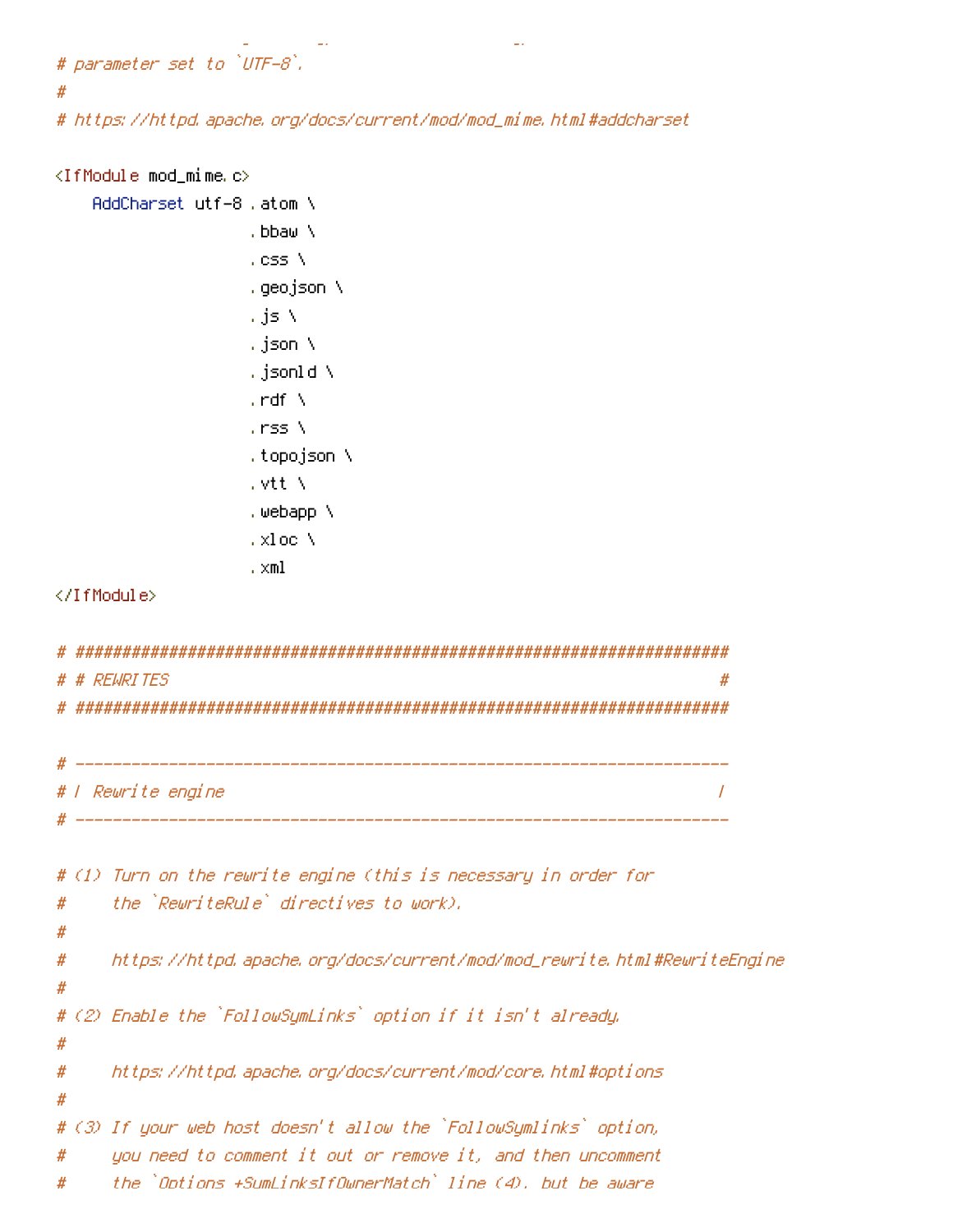```
ing an array of the ground collection construction and are a simple of the state of the p
                                                        Service Service Service
#
      of the performance impact.
#
      https://httpd.apache.org/docs/current/misc/perf-tuning.html#symlinks
#
#
# (4) Some cloud hosting services will require you set `RewriteBase`.
#
#
      https://www.rackspace.com/knowledge_center/frequently-asked-question/why-is-
modrewrite-not-working-on-my-site
      https://httpd.apache.org/docs/current/mod/mod_rewrite.html#rewritebase
#
#
# (5) Depending on how your server is set up, you may also need to
      use the `RewriteOptions` directive to enable some options for
#
      the rewrite engine.
#
#
      https://httpd.apache.org/docs/current/mod/mod_rewrite.html#rewriteoptions
#
#
# (6)  Set %(ENV:PROTO) variable, to allow rewrites to redirect with the
      appropriate schema automatically (http or https).
#
```

```
<IfModule mod_rewrite.c>
```
ä.

# $(1)$ RewriteEngine On

# $(2)$ Options +FollowSymlinks

#  $(3)$ # Options +SymLinksIfOwnerMatch

#  $\left( 4 \right)$ # RewriteBase /

#  $(5)$ # RewriteOptions <options>

```
# (6)
```
RewriteCond %(HTTPS) =on RewriteRule ^ – [env=proto:https] RewriteCond %(HTTPS) !=on DesmiteDule  $\triangle$  = Leovenroto bttol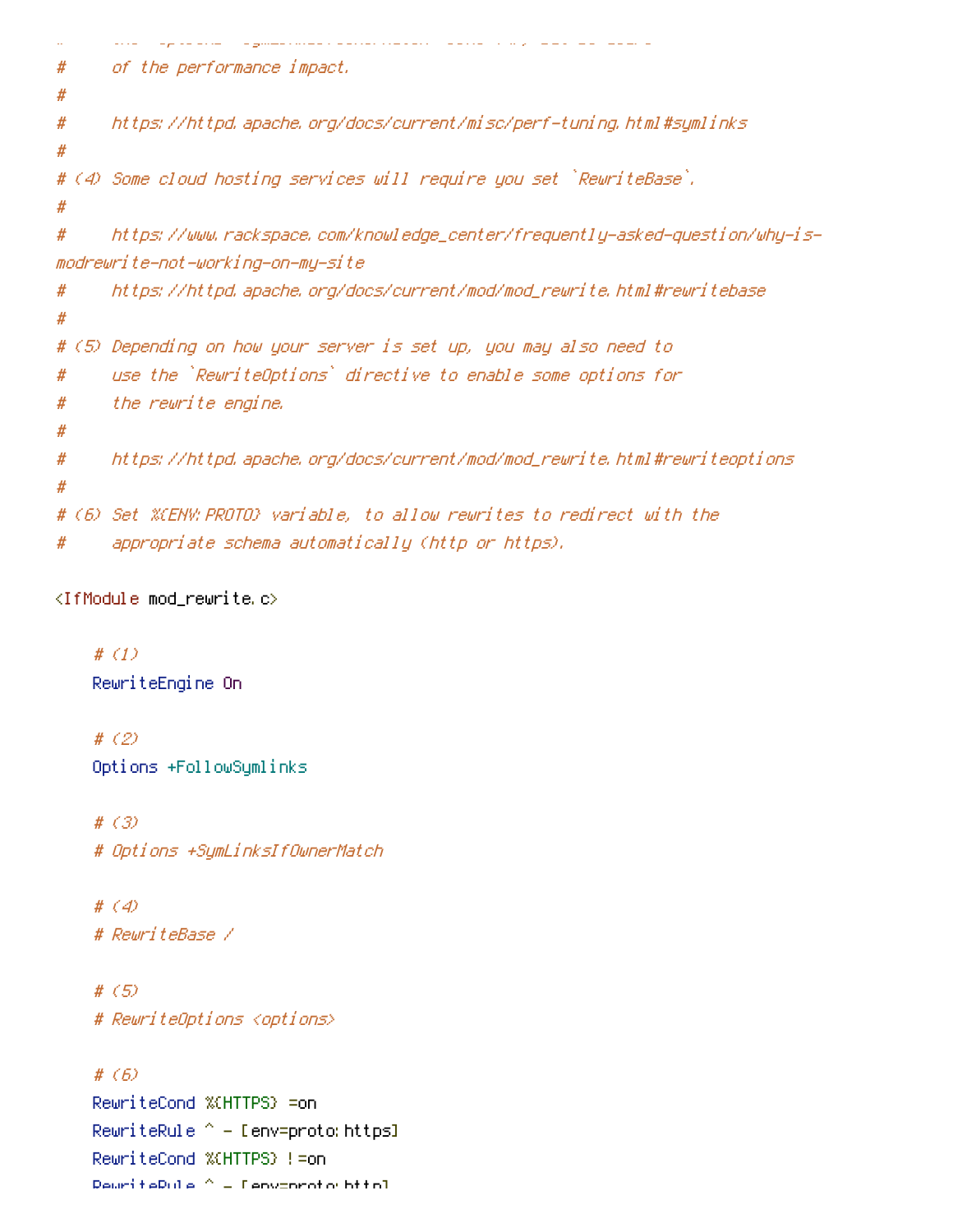#### </TfModule>

| 17 | _________             | ___ |
|----|-----------------------|-----|
|    | #   Forcing `https:// |     |
|    |                       |     |

# Redirect from the `http://` to the `https://` version of the URL. # https://wiki.apache.org/httpd/RewriteHTTPToHTTPS

```
# <IfModule mod rewrite.c>
    ReuriteEngine On
#RewriteCond %(HTTPS) !=on
#
     RewriteRule ^(, *)$ https://%(HTTP_HOST)/$1 [R=301,L]
#
# </IfModule>
 ___________
 I Suppressing / Forcing the `www.` at the beginning of URLs
                                                                          \sqrt{ }________________________________
# The same content should never be available under two different
# URLs, especially not with and without `www.` at the beginning.
# This can cause SEO problems (duplicate content), and therefore,
# you should choose one of the alternatives and redirect the other
# one.
\overline{\boldsymbol{H}}# By default `Option 1` (no `www.`) is activated.
# http://no-www.org/faq.php?q=class_b
## If you would prefer to use `Option 2`, just comment out all the
# lines from `Option 1` and uncomment the ones from `Option 2`.
\boldsymbol{\#}# (!) NEVER USE BOTH RULES AT THE SAME TIME!
```
# Option 1: rewrite www.example.com -> example.com

<IfModule mod\_rewrite.c> RewriteEnaine On natural research weather these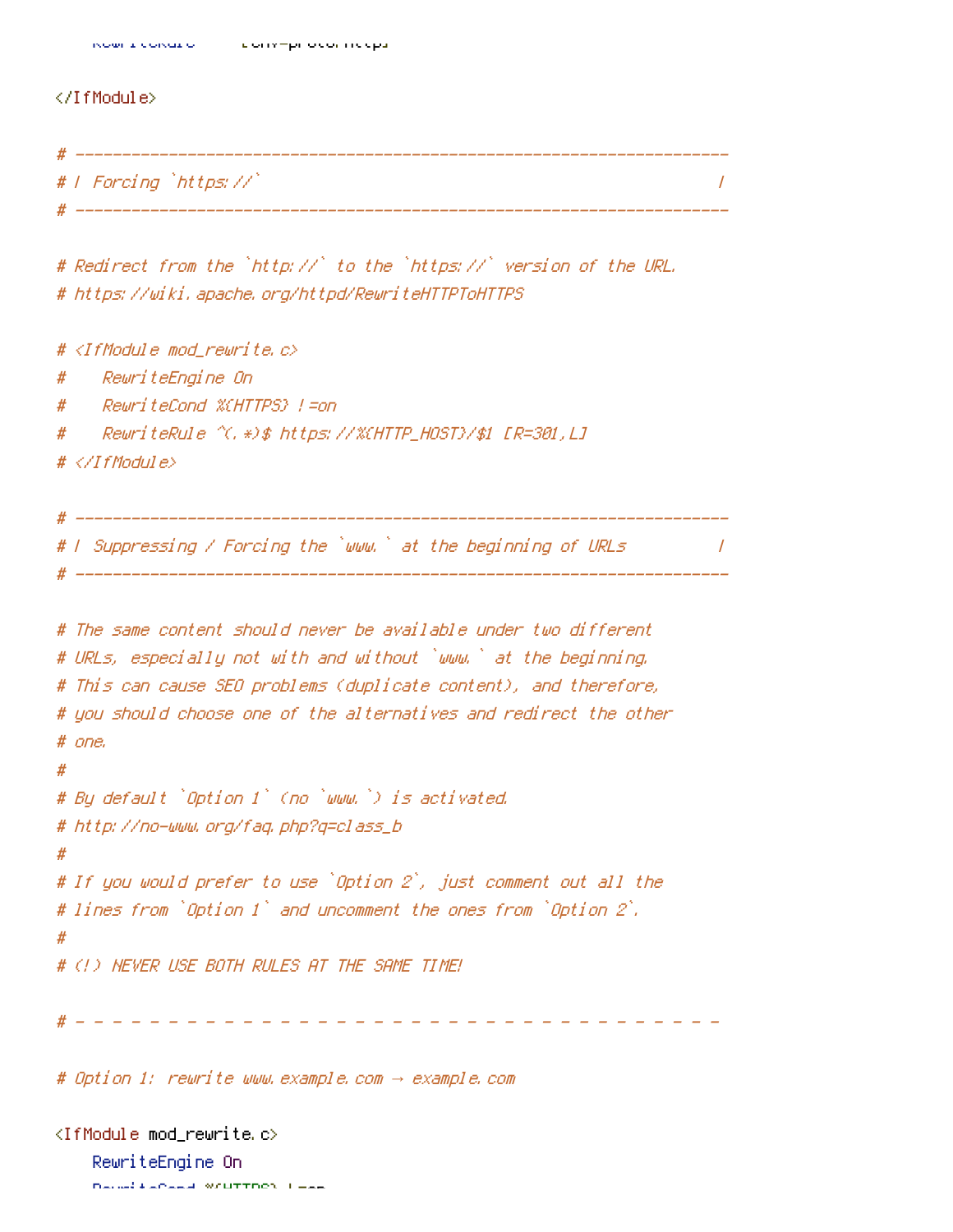```
RewriteCond Winfirs) := On
   RewriteCond %(HTTP_HOST) ^www\.(.+)$ [NC]
   RewriteRule ^ %(ENV; PROTO);                             //%1%(REQUEST_URI) [R=301,L]
</IfModule>
 # Option 2: rewrite example.com → www.example.com
Ħ
# Be aware that the following might not be a good idea if you use "real"
# subdomains for certain parts of your website.
 \triangleleftIfModule mod rewrite.c\triangleright#
#RewriteEngine On
   RewriteCond %(HTTPS) !=on
#
    RewriteCond %CHTTP_HOST} ! ^www\, [NC]
#
    ReuriteCond %(SERVER ADDR) !=127.8.8.1
#
    ReuriteCond %CSERVER ADDR} |=;;1
#
    ReuriteRule ^ %CENV: PROTO); //www. %CHTTP HOST)%CREQUEST URI} [R=301.L]
#
# </IfModule>
# # SECURITY
                                                         #
 __________
                   # | Clickjacking
                                                         \prime
```
# Protect website against clickjacking.

#

```
# The example below sends the `X-Frame-Options` response header with
# the value `DENY`, informing browsers not to display the content of
# the web page in any frame.
# This might not be the best setting for everyone. You should read
# about the other two possible values the `X-Frame-Options` header
# field can have: `SAMEORIGIN` and `ALLOW-FROM`.
# https://tools.ietf.org/html/rfc7034#section-2.1.
# Keep in mind that while you could send the `X-Frame-Options` header
```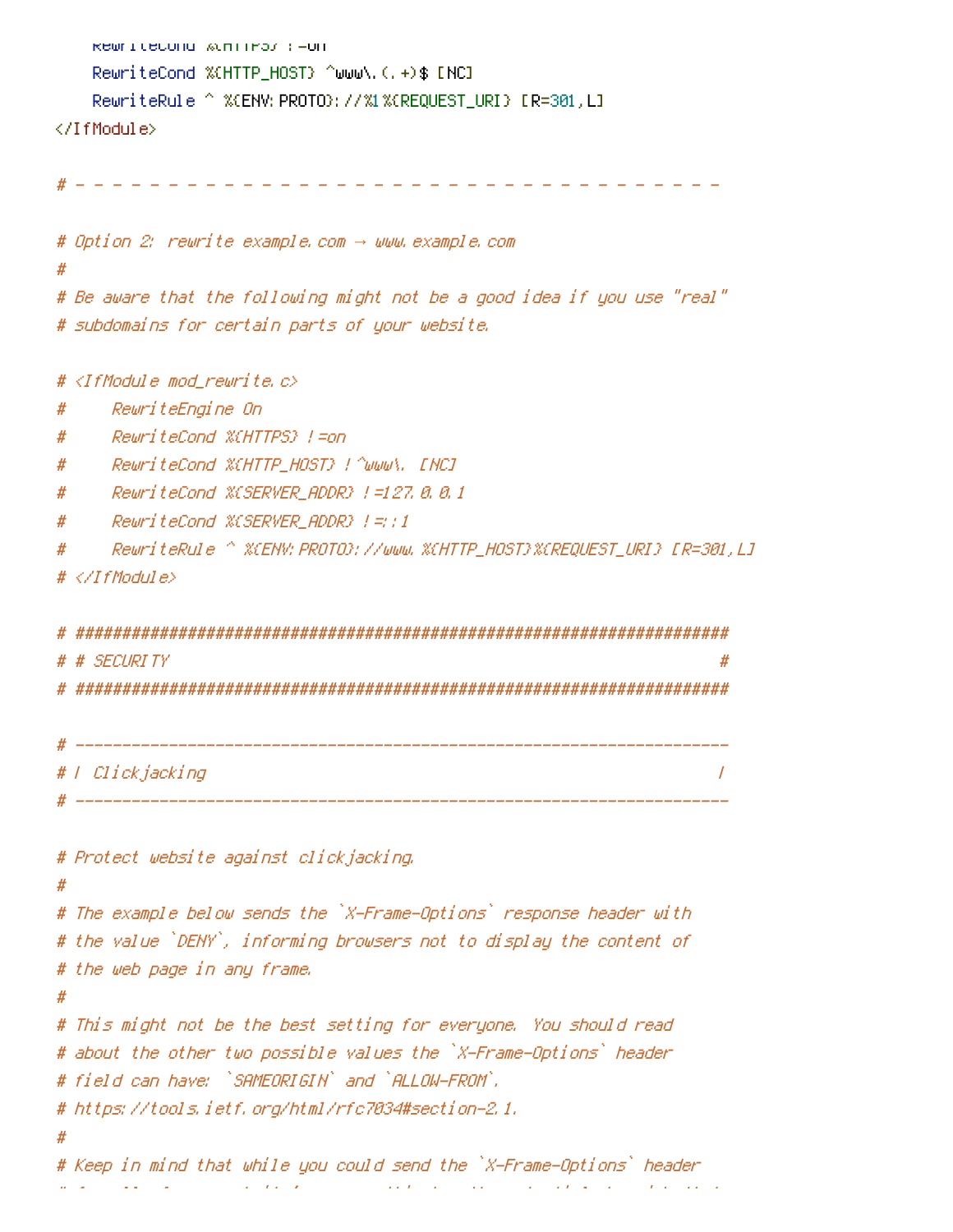```
# for all of your website's pages, this has the potential downside that
# it forbids even non-malicious framing of your content (e.g.: when
# users visit your website using a Google Image Search results page).
#
# Nonetheless, you should ensure that you send the `X-Frame-Options`
# header for all pages that allow a user to make a state changing
# operation (e.g. pages that contain one-click purchase links, checkout
# or bank-transfer confirmation pages, pages that make permanent
# configuration changes, etc.).
# Sending the `X-Frame-Options` header can also protect your website
# against more than just clickjacking attacks:
# https://cure53.de/xfo-clickjacking.pdf.
# https://tools.ietf.org/html/rfc7034
# http://blogs.msdn.com/b/ieinternals/archive/2010/03/30/combating-clickjacking-with-x-
frame-options, aspx
# https://www.owasp.org/index.php/Clickjacking
```
# <IfModule mod\_headers.c>

Header set X-Frame-Options "DENY" #

- # `mod\_headers` cannot match based on the content-type, however, #
- # the `X-Frame-Options` response header should be send only for #
- # HTML documents and not for the other resources. #

 $\langle$ FilesMatch "\, #

(appoachel atoml bbawl bmpl crxl cssl curl eotl f4Eabpv1Ff1vl geo.jsonl gif1 htcl i.col.jpe?) gl jsl json(1d)?

I m4EavII manifestI mapI mp4LoexLogEagvII opusLotfLpdfLpngLrdfLrssLsafariextzLsvgz? I swfI topojsonI ttEcfJI txtI veardI vefI vttI webappI webEmpJI woff2?I xlocI xmlI xpi)\$">

- # Header unset X-Frame-Options
- </FilesMatch> #

 $\# \langle \angle I$ f Modul e $\rangle$ 

# -----------

# F Content Security Policy (CSP) #

 $\overline{I}$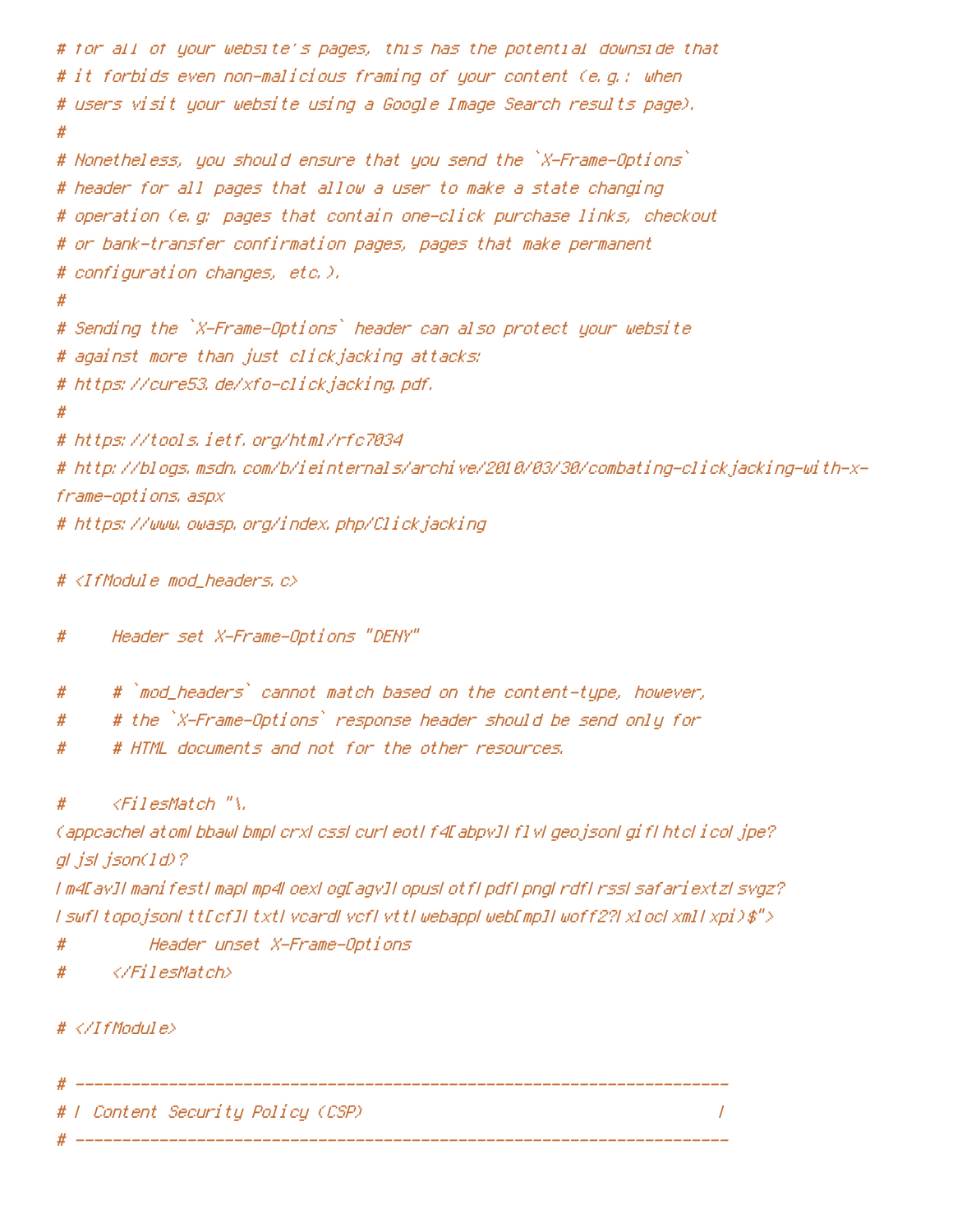```
# Mitigate the risk of cross-site scripting and other content-injection
# attacks.
# This can be done by setting a `Content Security Policy` which
# whitelists trusted sources of content for your website.
#
# The example header below allows ONLY scripts that are loaded from
# the current website's origin (no inline scripts, no CDN, etc).
# That almost certainly won't work as-is for your website!
# To make things easier, you can use an online CSP header generator
# such as: http://cspisawesome.com/.
#
# http://content-security-policy.com/
# http://www.html5rocks.com/en/tutorials/security/content-security-policy/
# http://www.w3.org/TR/CSP11/).
```
# <IfModule mod\_headers.c>

- Header set Content-Security-Policy "script-src 'self'; object-src 'self'" #
- # `mod\_headers` cannot match based on the content-type, however, #
- # the `Content-Security-Policy` response header should be send #
- # only for HTML documents and not for the other resources. #

 $\langle$ FilesMatch "\, #

(appoachel atoml bbawl bmpl crxl cssl curl eotl f4Eabpy]] f1 yl geo isonl gi f1 htcl i col jpe? al jsl json(1d)?

I m4EavJI manifestI mapI mp4LoexLogEagvJI opusLotfLpdfLpngLrdfLrssLsafariextzLsvgz? I swfI topojsonI ttEcfJI txtI veardI vefI vttI webappI webEmpJI woff2?I xlocI xmlI xpi)\$">

- Header unset Content-Security-Policy #
- </FilesMatch> #

## $# \langle \angle I$ fModule $\rangle$

# | File access  $\overline{I}$ 

# Block access to directories without a default document.

#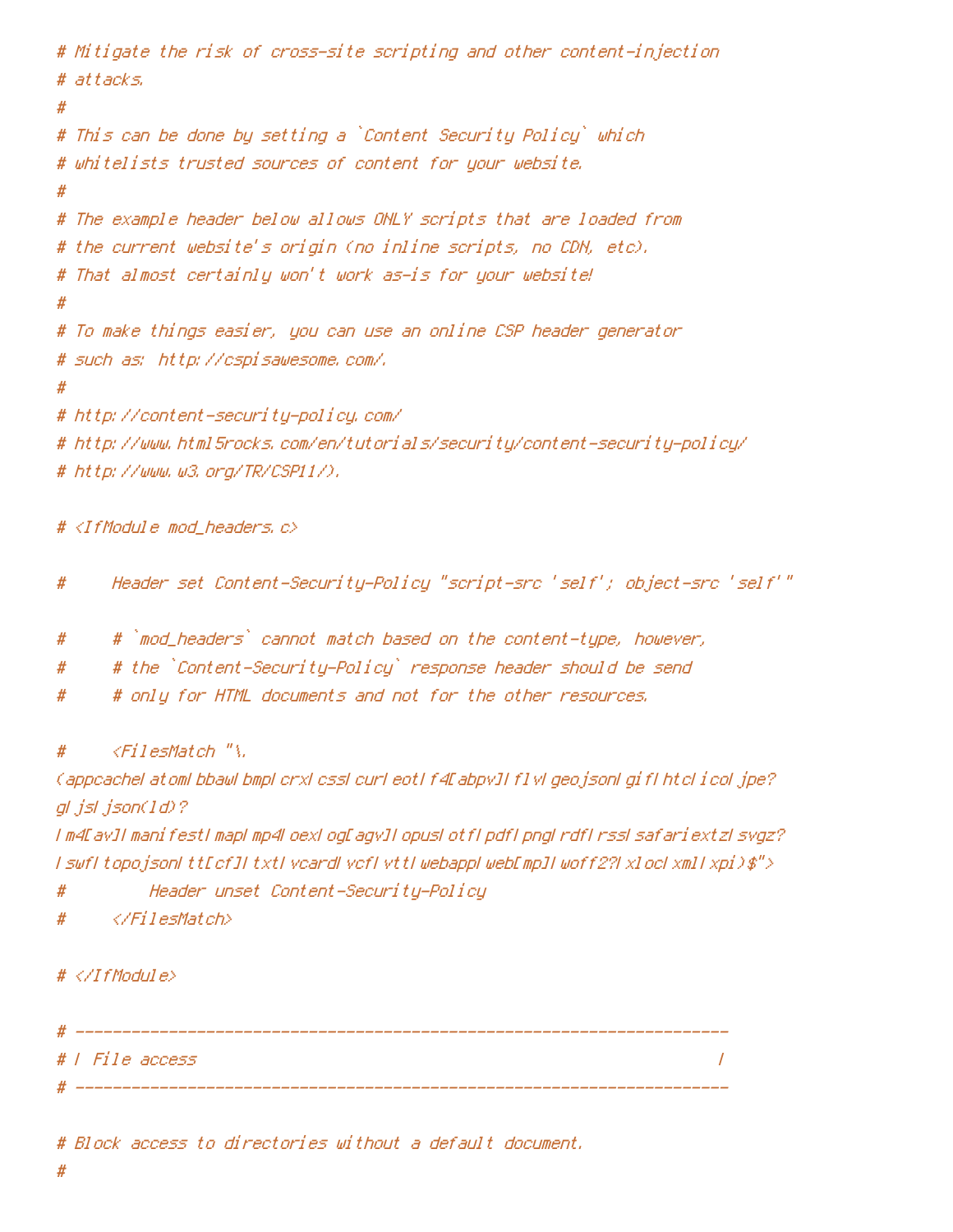# You should leave the following uncommented, as you shouldn't allow # anyone to surf through every directory on your server (which may # includes rather private places such as the CMS's directories).

```
\langleIfModule mod autoindex, c\rangleOptions -Indexes
</IfModule>
                                             - - - - - - - - - - -
# Block access to all hidden files and directories with the exception of
# the visible content from within the `/.well-known/` hidden directory.
#
# These types of files usually contain user preferences or the preserved
# state of an utility, and can include rather private places like, for
# example, the `.qit` or `.svn` directories.
Ħ
# The `/.well-known/` directory represents the standard (RFC 5785) path
# prefix for "well-known locations" (e.g.: `/.well-known/manifest.json`,
# `/.well-known/keybase.txt`), and therefore, access to its visible
# content should not be blocked.
#
# https://www.mnot.net/blog/2010/04/07/well-known
# https://tools.ietf.org/html/rfc5785
<IfModule mod rewrite.c>
    RewriteEngine On
    RewriteCond %(REQUEST_URI) "!(^|/)\.well=known/([^,/]+,/?)+$" [NC]
    RewriteCond %(SCRIPT_FILENAME) -d [OR]
    RewriteCond %(SCRIPT FILENAME) - f
    RewriteRule "(^\circ\!\!|\!| I) \setminus \" - [F]
</IfModule>
# Block access to files that can expose sensitive information.
## By default, block access to backup and source files that may be
# left by some text editors and can pose a security risk when anyone
```
#

# has access to them.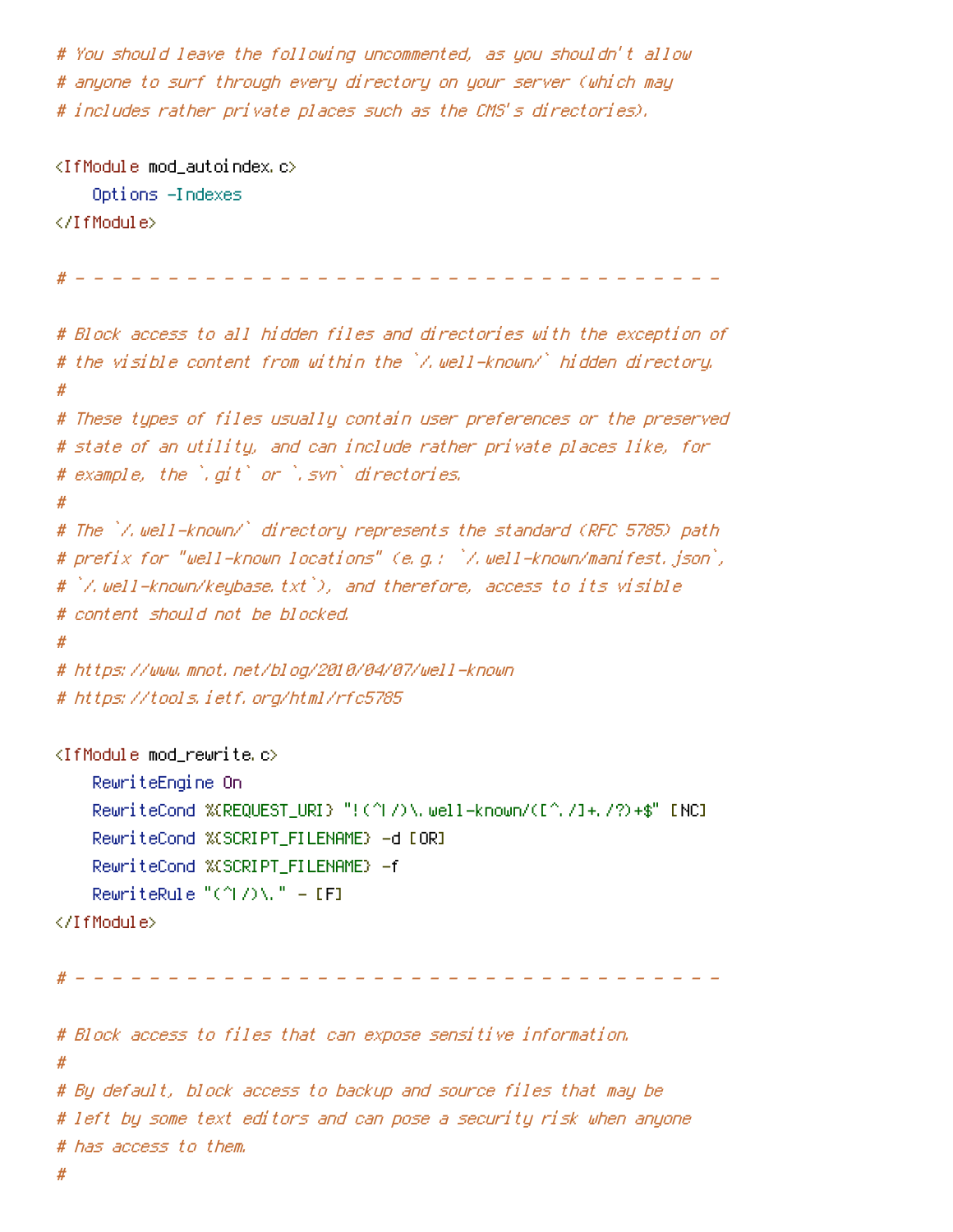```
# http://feross.org/cmsploit/
#
# (!) Update the `<FilesMatch>` regular expression from below to
# include any files that might end up on your production server and
# can expose sensitive information about your website. These files may
# include: configuration files, files that contain metadata about the
# project (e.g.: project dependencies), build scripts, etc..
```
<FilesMatch "(^#, \*#)\,(bak|conf|dist|fla|in[ci]|log|psd|sh|sql|sw[op])|~)\$">

```
# Apache \langle 2, 3 \rangle<IfModule !mod_authz_core c>
    Order allow, deny
    Deny from all
    Satisfy All
</IfModule>
```

```
# Apache \geq 2, 3
<IfModule mod_authz_core.c>
    Require all denied
</IfModule>
```
</FilesMatch>

```
# T HTTP Strict Transport Security (HSTS)
                                                     \prime# _______________
                         # Force client-side SSL redirection.
#
# If a user types `example.com` in their browser, even if the server
# redirects them to the secure version of the website, that still leaves
```
# a window of opportunity (the initial HTTP connection) for an attacker # to downgrade or redirect the request.

#

```
# The following header ensures that browser will ONLY connect to your
# server via HTTPS, regardless of what the users type in the browser's
# address bar,
```

```
# (!) Remove the `includeSubDomains` optional directive if the website's
# subdomains are not using HTTPS.
```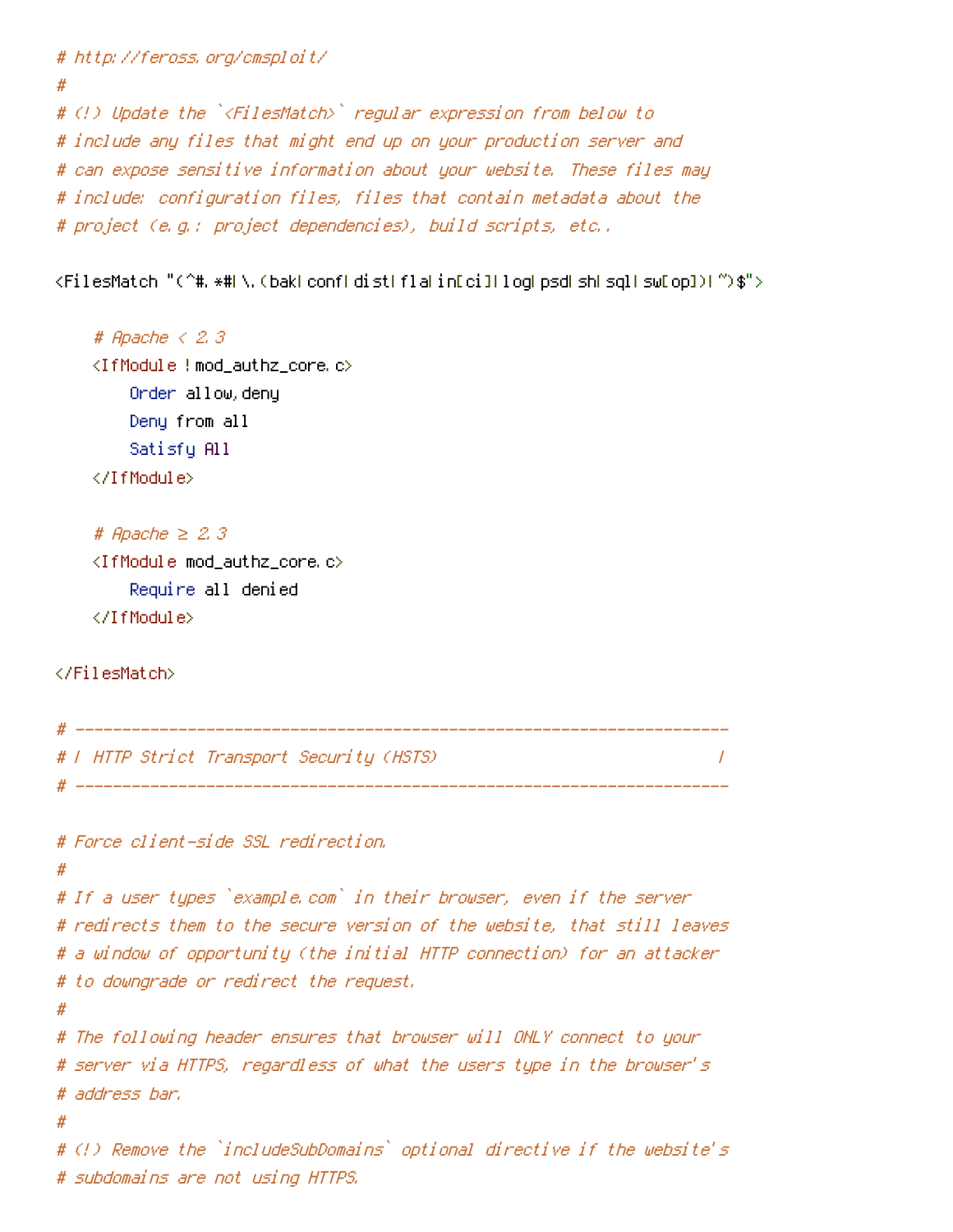$#$ 

# http://www.html5rocks.com/en/tutorials/security/transport-layer-security/ # https://tools.ietf.org/html/draft-ietf-websec-strict-transport-sec-14#section-6.1 # http://blogs.msdn.com/b/ieinternals/archive/2014/08/18/hsts-strict-transport-securityattacks-mitigations-deployment-https, aspx

# <IfModule mod headers.c>

Header always set Strict-Transport-Security "max-age=16070400; includeSubDomains" # # </IfModule>

```
# F Reducing MIME type security risks
                                                           \prime# Prevent some browsers from MIME-sniffing the response.
# This reduces exposure to drive-by download attacks and cross-origin
# data leaks, and should be left uncommented, especially if the server
# is serving user-uploaded content or content that could potentially be
# treated as executable by the browser.
\boldsymbol{\#}# http://www.slideshare.net/hasegawayosuke/owasp-hasegawa
# http://blogs.msdn.com/b/ie/archive/2008/07/02/ie8-security-part-v-comprehensive-
protection, aspx
# https://msdn.microsoft.com/en-us/library/ie/gg622941.aspx
# https://mimesniff.spec.whatwg.org/
\langleIfModule mod headers, c\rangleHeader set X–Content–Type–Options "nosniff"
</TfModule>
# | Reflected Cross-Site Scripting (XSS) attacks
                                                          \sqrt{ }# (1) Try to re-enable the cross-site scripting (XSS) filter built
    into most web browsers.
#
#
     The filter is usually enabled by default, but in some cases it
#
     may be disabled by the user. However, in Internet Explorer for
#
     example, it can be re-enabled just by sending the
#
```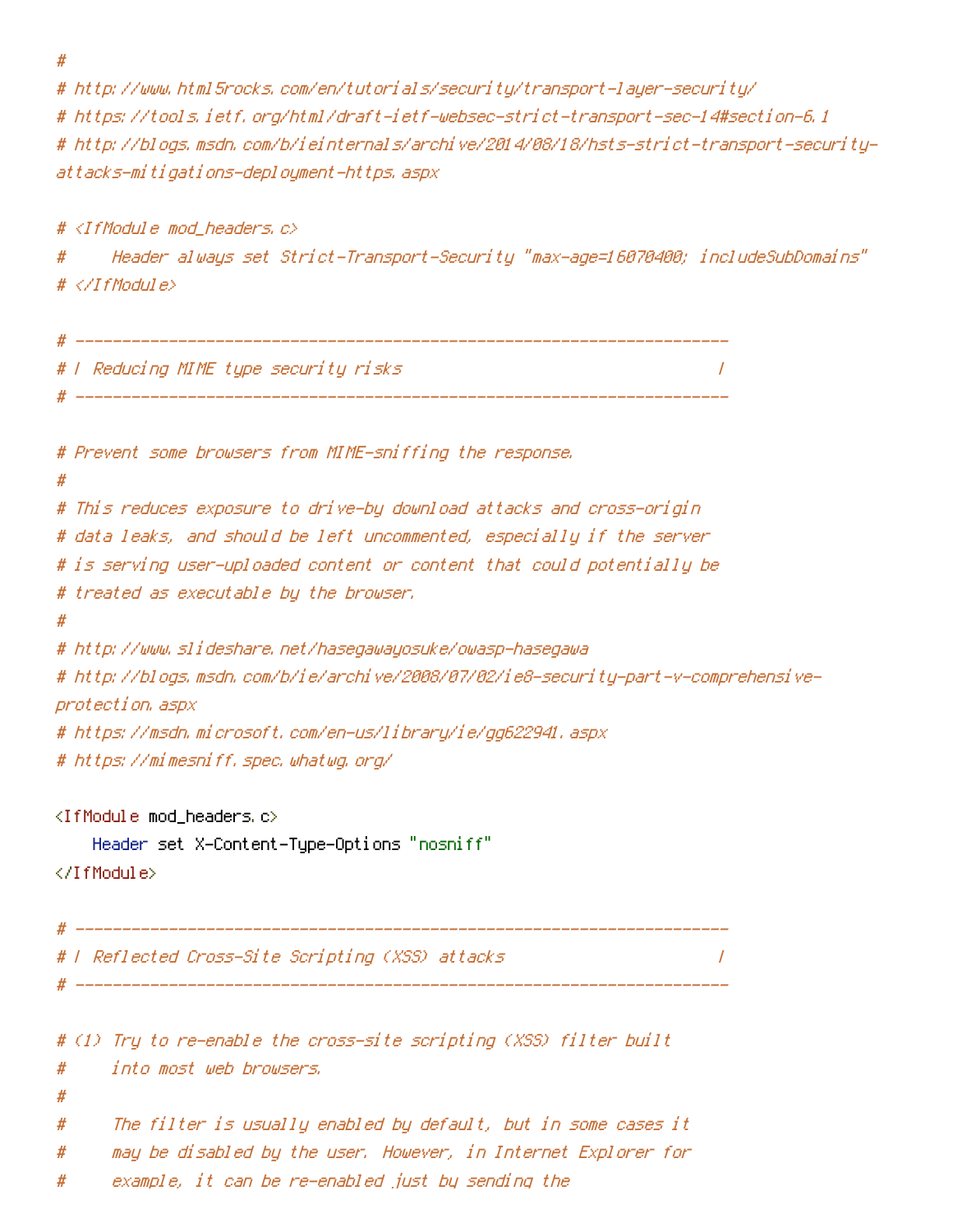```
\mathbb{Z}-XSS-Protection, header with the value of \mathbb{Z}^2.
##
# (2) Prevent web browsers from rendering the web page if a potential
      reflected (a.k.a non-persistent) XSS attack is detected by the
#
      filter.
#
#
      By default, if the filter is enabled and browsers detect a
#
      reflected XSS attack, they will attempt to block the attack
#
      by making the smallest possible modifications to the returned
#
      web page.
#
#
      Unfortunately, in some browsers (e.g.: Internet Explorer),
#
      this default behavior may allow the XSS filter to be exploited,
#
      thereby, it's better to inform browsers to prevent the rendering
#
      of the page altogether, instead of attempting to modify it.
#
#
#https://hackademix.net/2009/11/21/ies-xss-filter-creates-xss-vulnerabilities
## (!) Do not rely on the XSS filter to prevent XSS attacks! Ensure that
      you are taking all possible measures to prevent XSS attacks, the
#
#
      most obvious being: validating and sanitizing your website's inputs.
#
# http://blogs.msdn.com/b/ie/archive/2008/07/02/ie8-security-part-iv-the-xss-filter.aspx
# http://blogs.msdn.com/b/ieinternals/archive/2011/01/31/controlling-the-internet-
explorer-xss-filter-with-the-x-xss-protection-http-header, aspx
```
# https://www.owasp.org/index.php/Cross-site\_Scripting\_%28XSS%29

 $#$  <IfModule mod headers,  $c$ >

- $(1)$  $(2)$ # #
- Header set X-XSS-Protection "1: mode=block" #
- # `mod\_headers` cannot match based on the content-type, however, #
- # the `X-XSS-Protection` response header should be send only for #
- # HTML documents and not for the other resources. #

 $\langle$ FilesMatch "\, #

Cappcachel atoml bbawl bmpl crxl cssl curl eotl f4EabpvJI f1vl geojsonl gif1 htcl i col jpe? gl jsl json(1d)?

I m4DavII manifestI mapI mp4LoexLogDagvII opusLotfLpdfLpngLrdfLrssLsafariextzLsvgz? (suf) topo ison(tt[cf][txt[vcard[vcf]vtt] webapp[web[mp][woff2?[x]oc[xm][xpi)\$">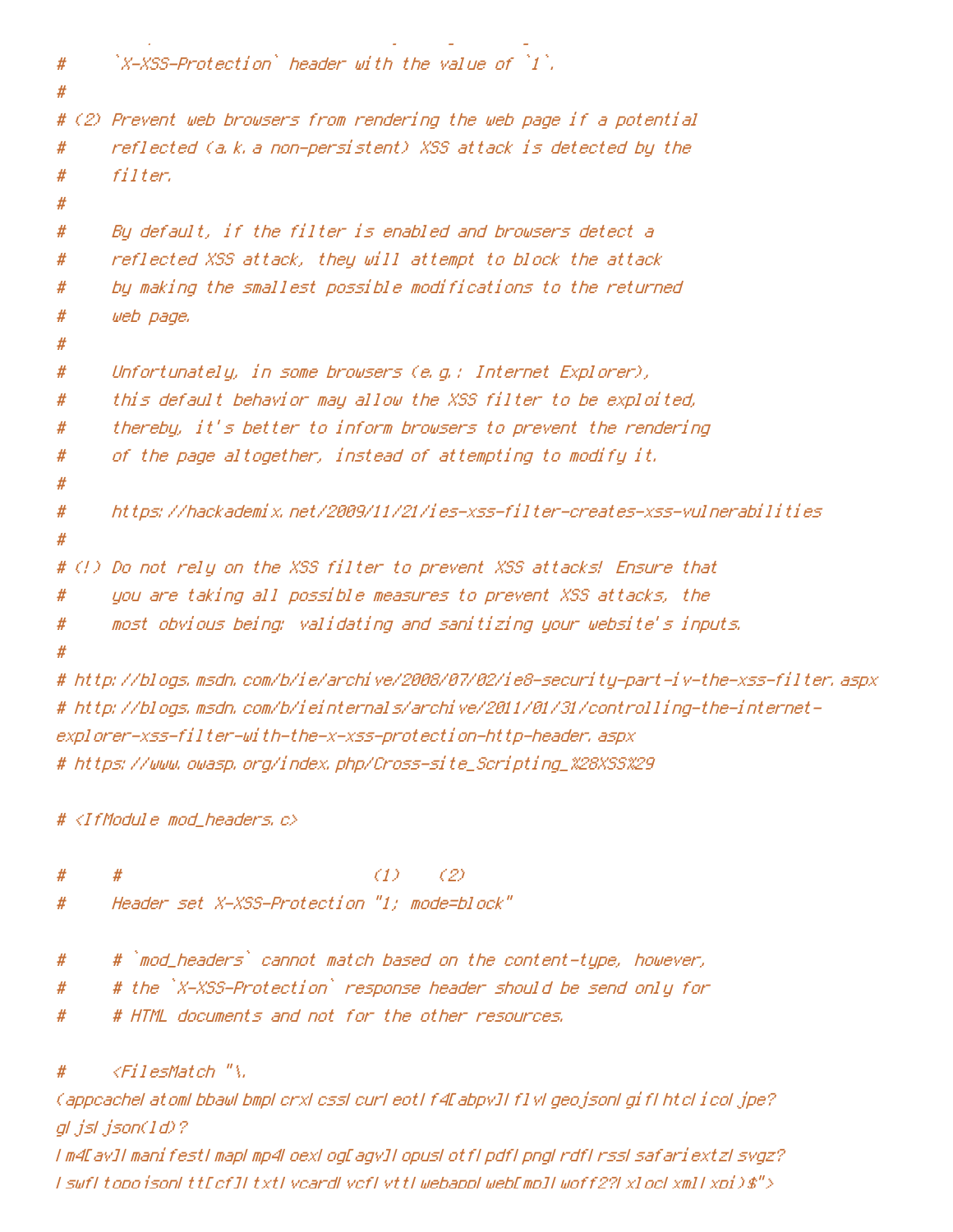Header unset X-XSS-Protection #

</FilesMatch> #

# $\# \langle \angle I$ fModule $\rangle$

```
# F Server-side technology information.
                                                               \prime# Remove the `X-Powered-By` response header that:
#
  * is set by some frameworks and server-side languages
#
    (e.g.: ASP.NET, PHP), and its value contains information
#
    about them (e.g.: their name, version number)
#
#
  * doesn't provide any value as far as users are concern,
#
    and in some cases, the information provided by it can
#
    be used by attackers
#
#
# (!) If you can, you should disable the `X-Powered-By` header from the
# language / framework level (e.g.: for PHP, you can do that by setting
# `expose_php = off` in `php.ini`)
# https://php.net/manual/en/ini.core.php#ini.expose-php
<IfModule mod_headers.c>
   Header unset X-Powered-By
</IfModule>
                            I Server software information
                                                               \prime# Prevent Apache from adding a trailing footer line containing
# information about the server to the server-generated documents
# (e.g.: error messages, directory listings, etc.)
# https://httpd.apache.org/docs/current/mod/core.html#serversignature
```
المتود وسنتج بمعاشر ووموه ومعا ومتوسقتهم وتوسيقهم بالأوار ووماء المتار المتعارية بالأرواد ومالونا الاستقرامي

ServerSignature Off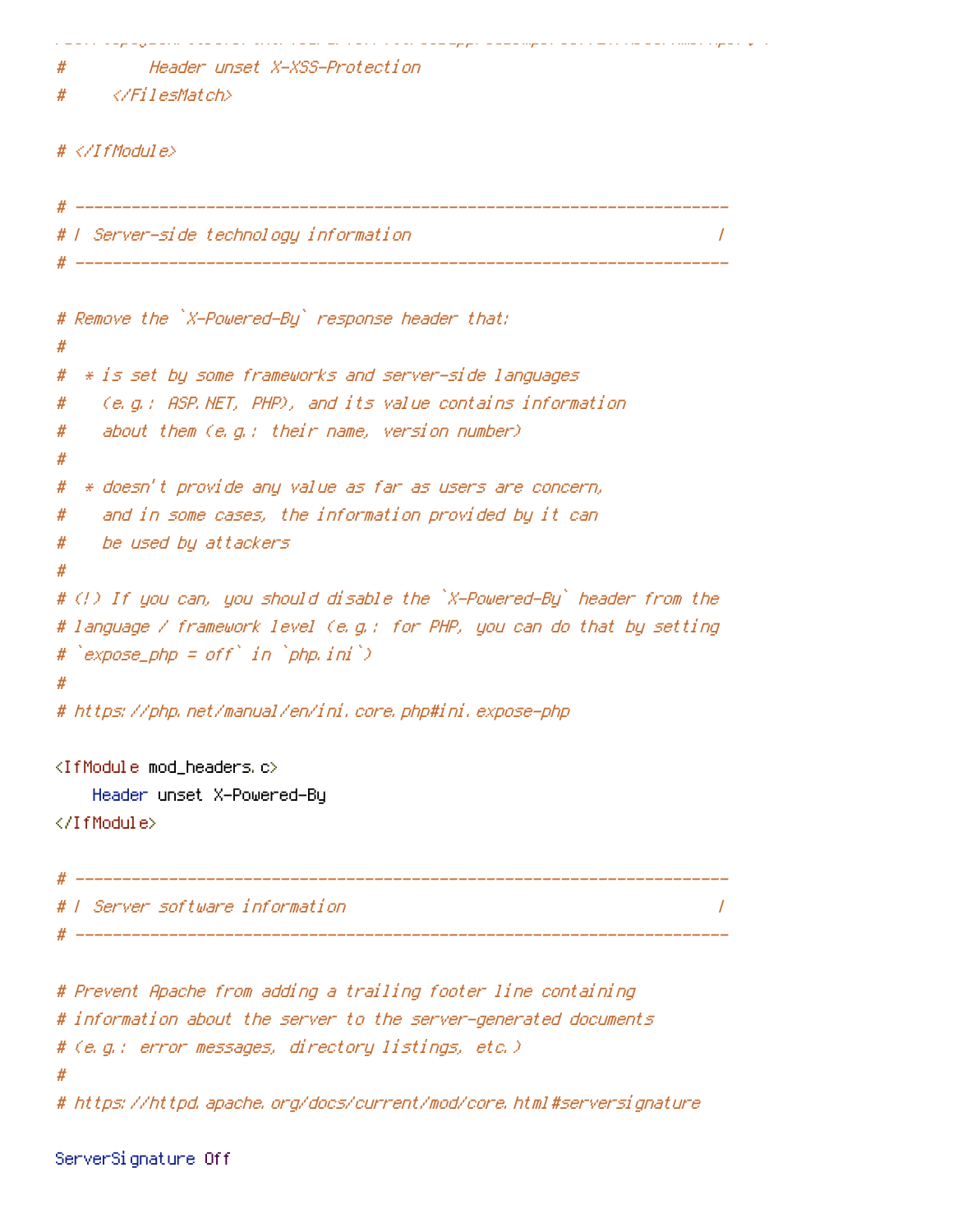```
# Prevent Apache from sending in the `Server` response header its
# exact version number, the description of the generic OS-type or
# information about its compiled-in modules.
Ħ
# (!) The `ServerTokens` directive will only work in the main server
# configuration file, so don't try to enable it in the `,htaccess` file!
#
# https://httpd.apache.org/docs/current/mod/core.html#servertokens
```
#### #ServerTokens Prod

```
# # WFR PFRFORMANCE
                \boldsymbol{\#}# | Compression
               \overline{I}
```
## <IfModule mod\_deflate.c>

```
# Force compression for mangled `Accept-Encoding` request headers
# https://developer.yahoo.com/blogs/ydn/pushing-beyond-gzipping-25601.html
```

```
<IfModule mod setenvif.c>
       <IfModule mod headers.c>
          SetEnvIfNoCase ^(Accept-EncodXngl X-cept-Encodingl X(15)1 ^(15)1-(15)) $
^((gzipLdeflate)\s*,?\s*)+L{X"-]{4,13}$ HAVE_Accept-Encoding
          Request Header append Accept-Encoding "gzip, deflate" env=HAVE_Accept-Encoding
       </TifModule>
   </TifModule>
   # Compress all output labeled with one of the following media types.
   # (!) For Apache versions below version 2.3.7 you don't need to
```

```
# enable `mod filter` and can remove the `<IfModule mod filter c>`
```

```
27.5 M_{\odot} and 2.5 M_{\odot} and 2.5 M_{\odot} and 2.5 M_{\odot} and 2.5 M_{\odot} and 2.5 M_{\odot} and 2.5 M_{\odot}
```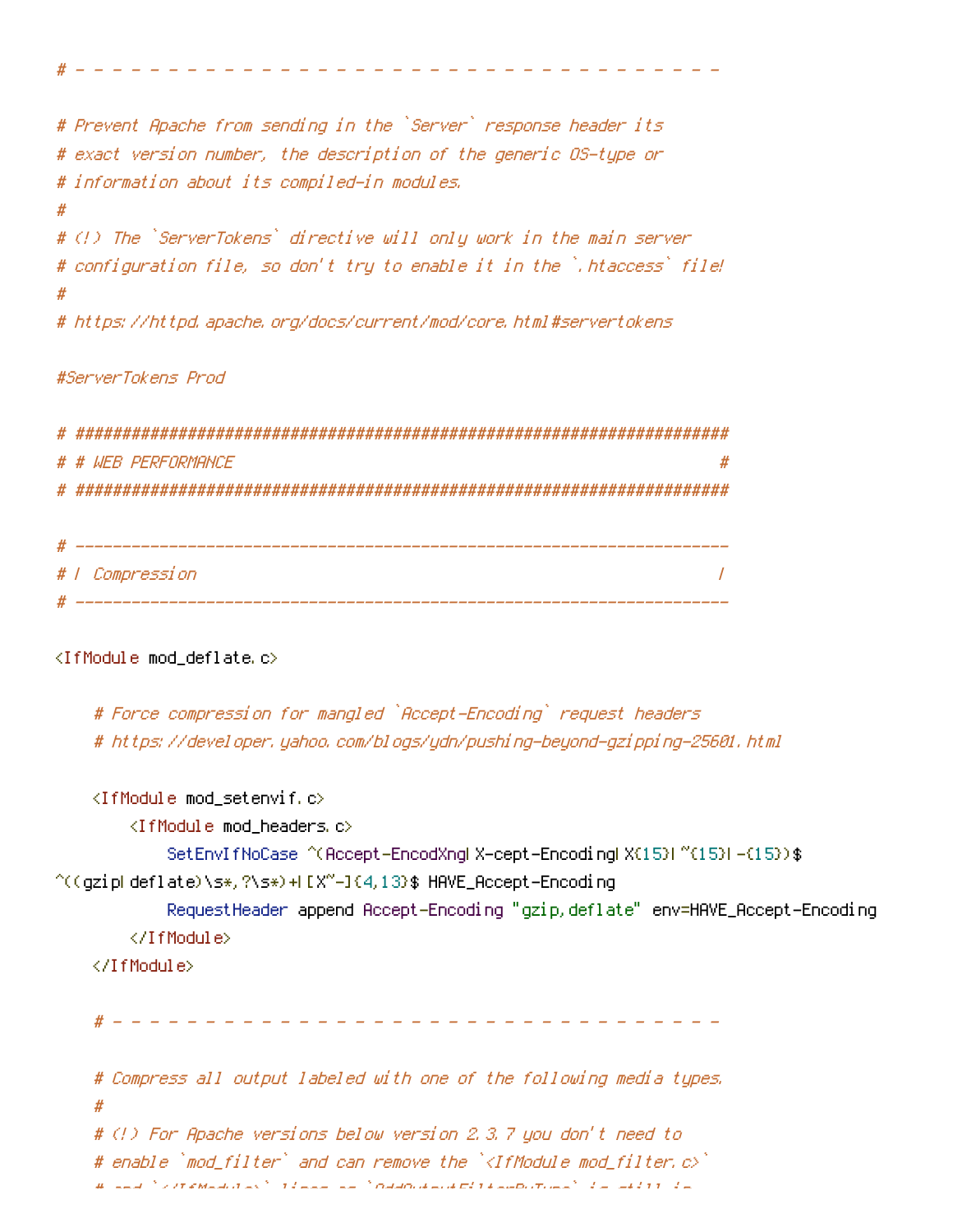```
# and </lTrodule> lines as HooUutputrilterbyType is still in
# the core directives.
#
```
# https://httpd.apache.org/docs/current/mod/mod\_filter.html#addoutputfilterbytype

```
<IfModule mod_filter.c>
    AddOutputFilterByType DEFLATE "application/atom+xml" \
                                   "application/javascript" \
                                   "application/json" \
                                   "application/ld+json" \
                                   "application/manifest+json" \
                                   "application/rdf+xml" \
                                   "application/rss+xml" \
                                   "application/schema+json" \
                                   "application/vnd.geo+json" \
                                   "application/vnd.ms-fontobject" \
                                   "application/x-font-ttf" \
                                   "application/x-javascript" \
                                   "application/x-web-app-manifest+json" \
                                   "application/xhtml+xml" \
                                   "application/xml" \
                                   "font/eot" \
                                   "font/opentype" \
                                   "image/bmp" \lambda"image/svq+xml" \
                                   "image/vnd.microsoft.icon" \
                                   "image/x-icon" \setminus"text/cache-manifest" \
                                   "text/css" \
                                   "text/html" \
                                   "text/javascript" \
                                   "text/plain" \
                                   "text/vcard" \
                                   "text/ynd.rim.location.xloc" \
                                   "text/vtt" \lambda"text/x-component" \
                                   "text/x-cross-domain-policy" \
                                   "text/xml"
```
#### </IfModule>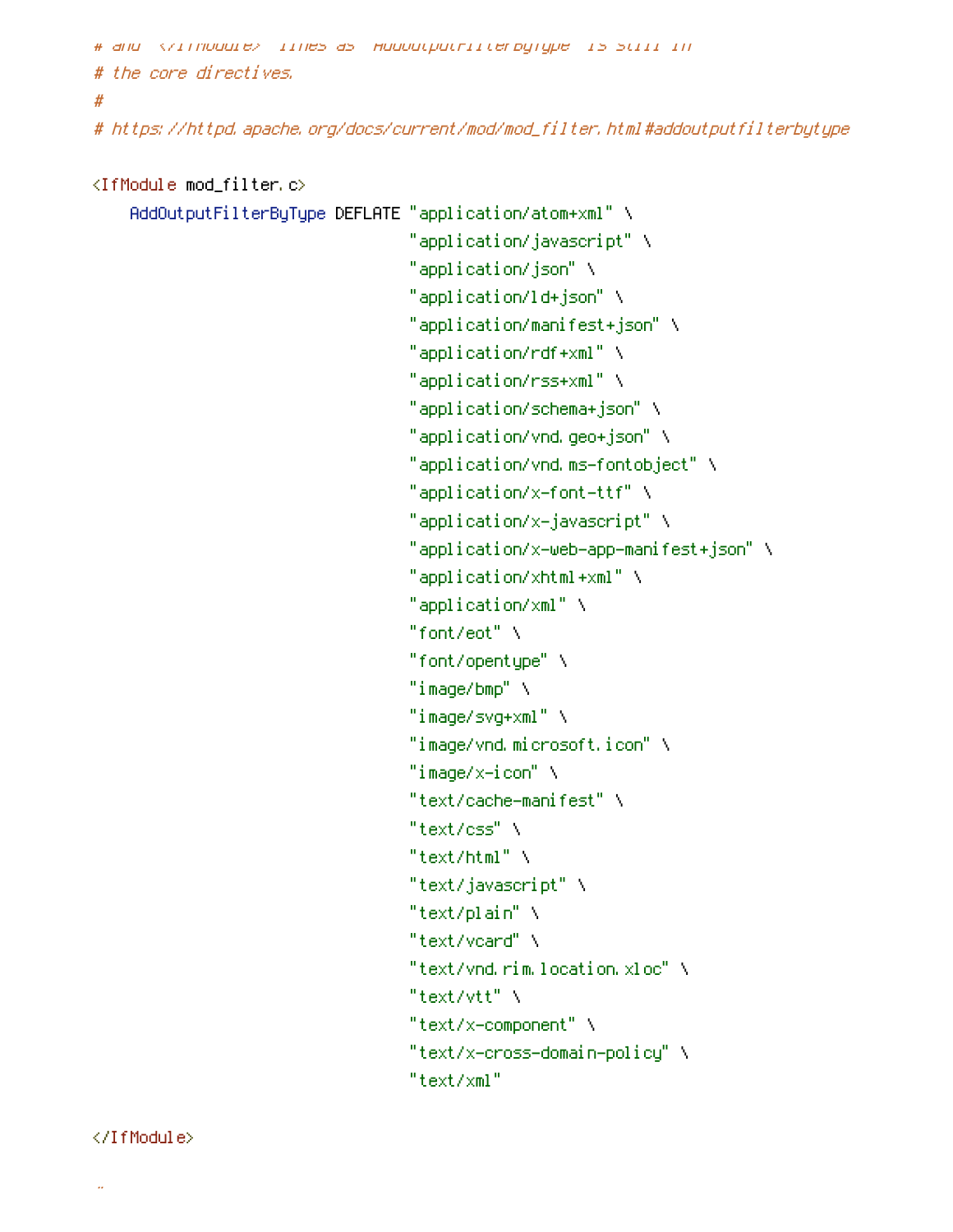```
# Map the following filename extensions to the specified
   # encoding type in order to make Apache serve the file types
   # with the appropriate `Content-Encoding` response header
   # (do note that this will NOT make Apache compress them!).
   ## If these files types would be served without an appropriate
   # `Content-Enable` response header, client applications (e.g.:
   # browsers) wouldn't know that they first need to uncompress
   # the response, and thus, wouldn't be able to understand the
   # content.
   ## https://httpd.apache.org/docs/current/mod/mod_mime.html#addencoding
   <IfModule mod_mime.c>
       AddEncoding gzip
                                 svgz
   </IfModule>
</IfModule>
 # | Content transformation
                                                                 \prime# Prevent intermediate caches or proxies (e.g.: such as the ones
# used by mobile network providers) from modifying the website's
# content.
# https://tools.ietf.org/html/rfc2616#section-14.9.5
#
# (!) If you are using `mod_pagespeed`, please note that setting
# the `Cache-Control: no-transform` response header will prevent
# `PageSpeed` from rewriting `HTML` files, and, if the
# `ModPagespeedDisableRewriteOnNoTransform` directive isn't set
# to `off`, also from rewriting other resources.
#
# https://developers.google.com/speed/pagespeed/module/configuration#notransform
```

```
Header merge Cache-Control "no-transform"
```
# <IfModule mod\_headers.c>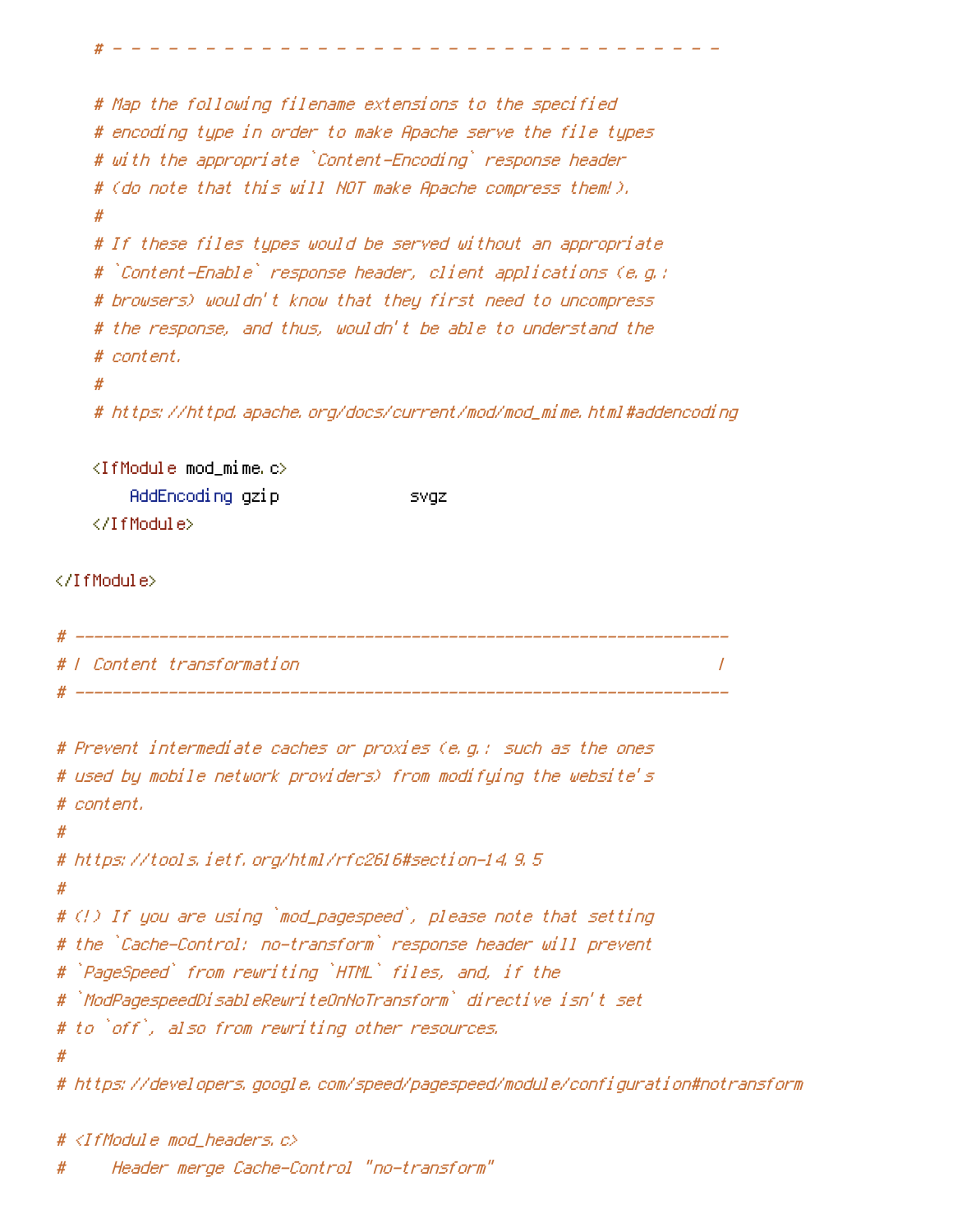## $# \langle \angle I$ f Modul e $\rangle$

| # <i>I ETags</i>                                                        |                       |
|-------------------------------------------------------------------------|-----------------------|
|                                                                         |                       |
| # Remove `ETags` as resources are sent with far-future expires headers. |                       |
| #<br># https://developer.yahoo.com/performance/rules.html#etags         |                       |
| # https://tools.ietf.org/html/rfc7232#section-2.3                       |                       |
| # `FileETag None` doesn't work in all cases.                            |                       |
| <ifmodule mod_headers.c=""><br/>Header unset ETag</ifmodule>            |                       |
|                                                                         |                       |
| FileETag None                                                           |                       |
|                                                                         |                       |
| #   Expires headers                                                     |                       |
|                                                                         |                       |
| # Serve resources with far-future expires headers.                      |                       |
| #                                                                       |                       |
| # (!) If you don't control versioning with filename-based               |                       |
| # cache busting, you should consider lowering the cache times           |                       |
| # to something like one week.<br>#                                      |                       |
| # https://httpd.apache.org/docs/current/mod/mod_expires.html            |                       |
| <ifmodule c="" mod_expires=""></ifmodule>                               |                       |
| ExpiresActive on                                                        |                       |
| ExpiresDefault                                                          | "access plus 1 month" |
| $# \text{ } \text{LSS}$                                                 |                       |
| ExpiresByType text/css                                                  | "access plus 1 year"  |
| # Data interchange                                                      |                       |
| ExpiresByType application/atom+xml                                      | "access plus 1 hour"  |
| ExpiresByType application/rdf+xml                                       | "access plus 1 hour"  |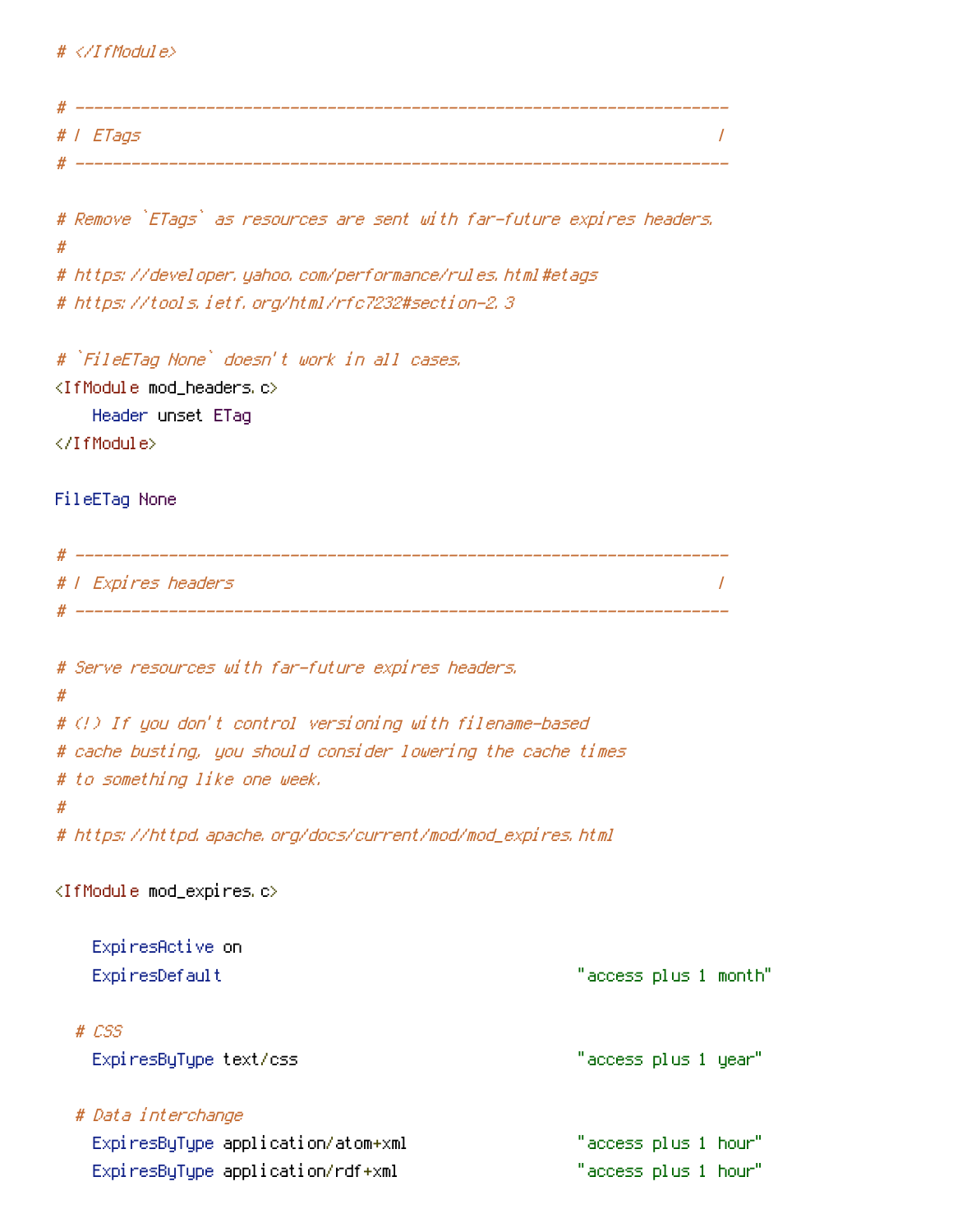| ExpiresByType application/rss+xml                 | "access plus 1 hour"    |
|---------------------------------------------------|-------------------------|
| ExpiresByType application/json                    | "access plus 0 seconds" |
| ExpiresByType application/ld+json                 | "access plus 0 seconds" |
| ExpiresByType application/schema+json             | "access plus 0 seconds" |
| ExpiresByType application/vnd.geo+json            | "access plus 0 seconds" |
| ExpiresByType application/xml                     | "access plus 0 seconds" |
| ExpiresByType text/xml                            | "access plus 0 seconds" |
| # Favicon (cannot be renamed!) and cursor images  |                         |
| ExpiresByType image/vnd.microsoft.icon            | "access plus 1 week"    |
| ExpiresByType image/x-icon                        | "access plus 1 week"    |
| # HTML                                            |                         |
| ExpiresByType text/html                           | "access plus 0 seconds" |
| # JavaScript                                      |                         |
| ExpiresByType application/javascript              | "access plus 1 year"    |
| ExpiresByType application/x-javascript            | "access plus 1 year"    |
| ExpiresByType text/javascript                     | "access plus 1 year"    |
| # Manifest files                                  |                         |
| ExpiresByType application/manifest+json           | "access plus 1 year"    |
| ExpiresByType application/x-web-app-manifest+json | "access plus 0 seconds" |
| ExpiresByType text/cache-manifest                 | "access plus 0 seconds" |
| # Media files                                     |                         |
| Expi resByType audio/ogg                          | "access plus 1 month"   |
| ExpiresByType image/bmp                           | "access plus 1 month"   |
| ExpiresByType image/gif                           | "access plus 1 month"   |
| ExpiresByType image/jpeg                          | "access plus 1 month"   |
| ExpiresByType image/png                           | "access plus 1 month"   |
| ExpiresByType image/svg+xml                       | "access plus 1 month"   |
| ExpiresByType image/webp                          | "access plus 1 month"   |
| ExpiresByType video/mp4                           | "access plus 1 month"   |
| ExpiresByType video/ogg                           | "access plus 1 month"   |
| ExpiresByType video/webm                          | "access plus 1 month"   |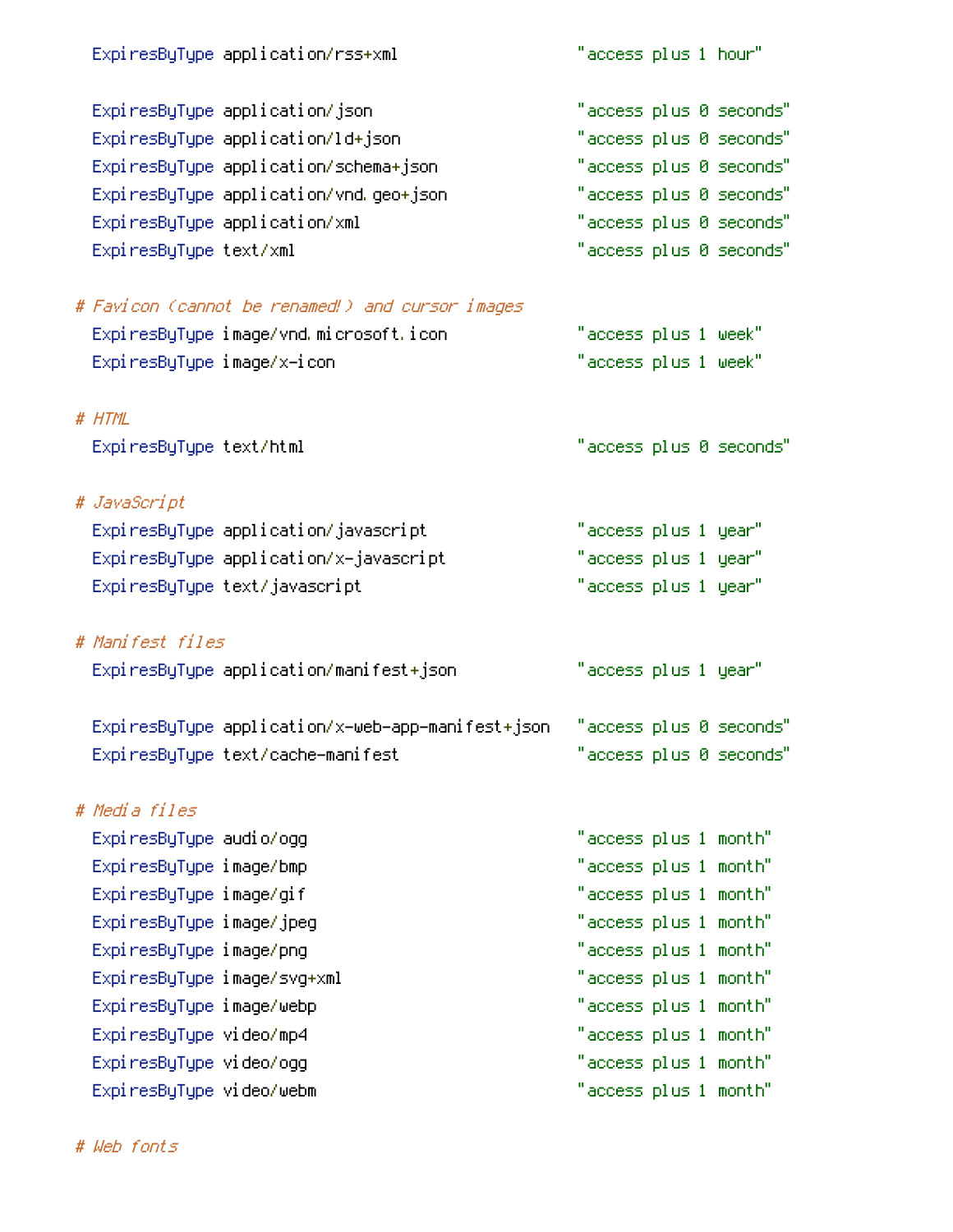|   | # Embedded OpenType (EOT)                               |                       |   |
|---|---------------------------------------------------------|-----------------------|---|
|   | ExpiresByType application/vnd.ms-fontobject             | "access plus 1 month" |   |
|   | ExpiresByType font/eot                                  | "access plus 1 month" |   |
|   |                                                         |                       |   |
|   | # OpenType                                              |                       |   |
|   | ExpiresByType font/opentype                             | "access plus 1 month" |   |
|   | # TrueType                                              |                       |   |
|   | ExpiresByType application/x-font-ttf                    | "access plus 1 month" |   |
|   |                                                         |                       |   |
|   | # Web Open Font Format (WOFF) 1.0                       |                       |   |
|   | ExpiresByType application/font-woff                     | "access plus 1 month" |   |
|   | ExpiresByType application/x-font-woff                   | "access plus 1 month" |   |
|   | ExpiresByType font/woff                                 | "access plus 1 month" |   |
|   | # Web Open Font Format (WOFF) 2.0                       |                       |   |
|   | ExpiresByType application/font-woff2                    | "access plus 1 month" |   |
|   |                                                         |                       |   |
|   | # Other                                                 |                       |   |
|   | ExpiresByType text/x-cross-domain-policy                | "access plus 1 week"  |   |
|   |                                                         |                       |   |
|   |                                                         |                       |   |
|   |                                                         |                       |   |
|   | #   File concatenation                                  |                       | 7 |
|   |                                                         |                       |   |
|   |                                                         |                       |   |
|   | # Allow concatenation from within specific files.       |                       |   |
| # |                                                         |                       |   |
|   | # $e$ , $g$ , $f$                                       |                       |   |
| # |                                                         |                       |   |
| # | If you have the following lines in a file called, for   |                       |   |
| # | example, `main.combined.js`;                            |                       |   |
| # |                                                         |                       |   |
| # | #include file="js/jquery.js"                            |                       |   |
| # | $\langle$ l --#include file="js/jquery, timer, js" -->  |                       |   |
| # |                                                         |                       |   |
| # | Apache will replace those lines with the content of the |                       |   |
| # | specified files.                                        |                       |   |
|   |                                                         |                       |   |